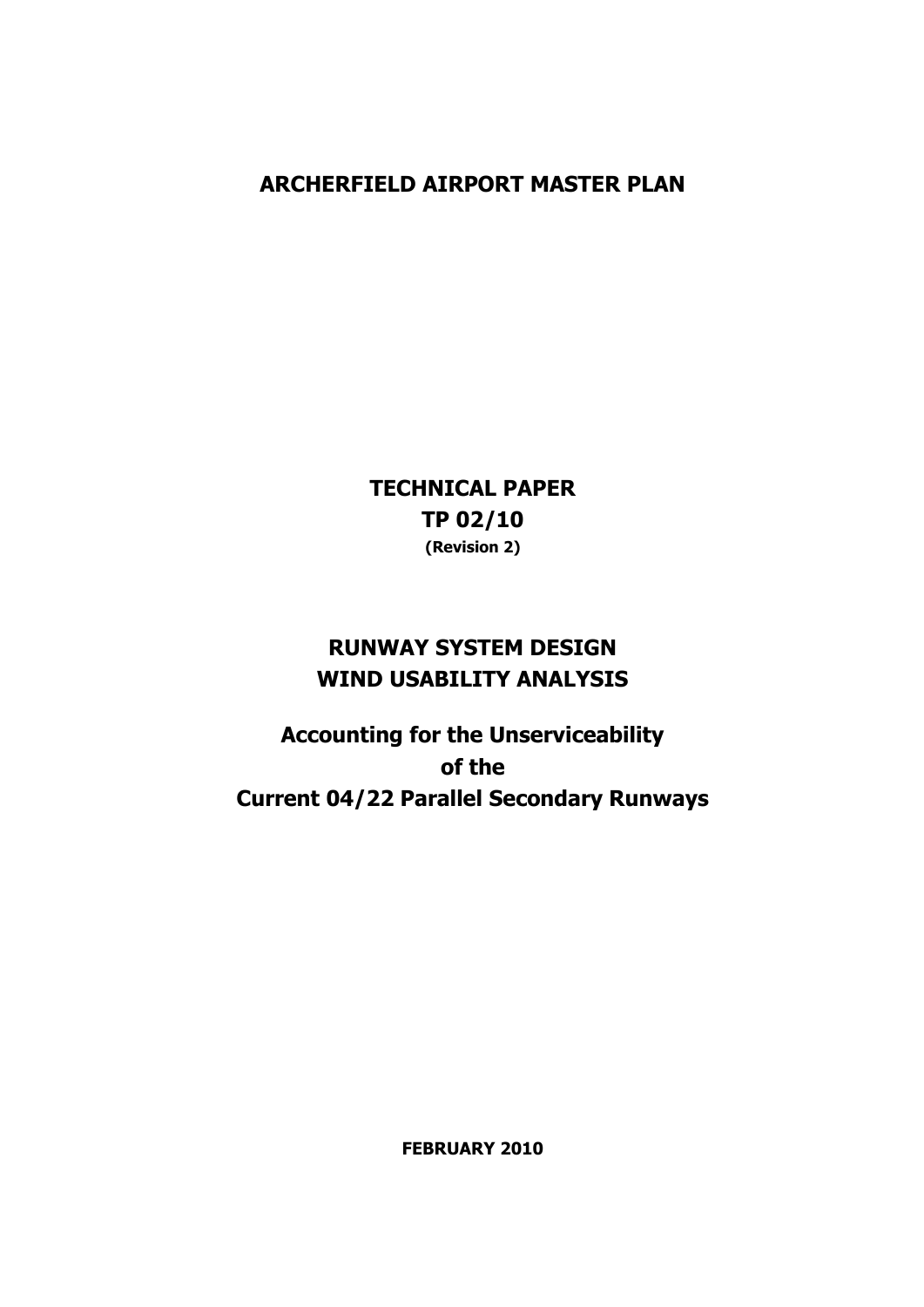# **CONTENTS**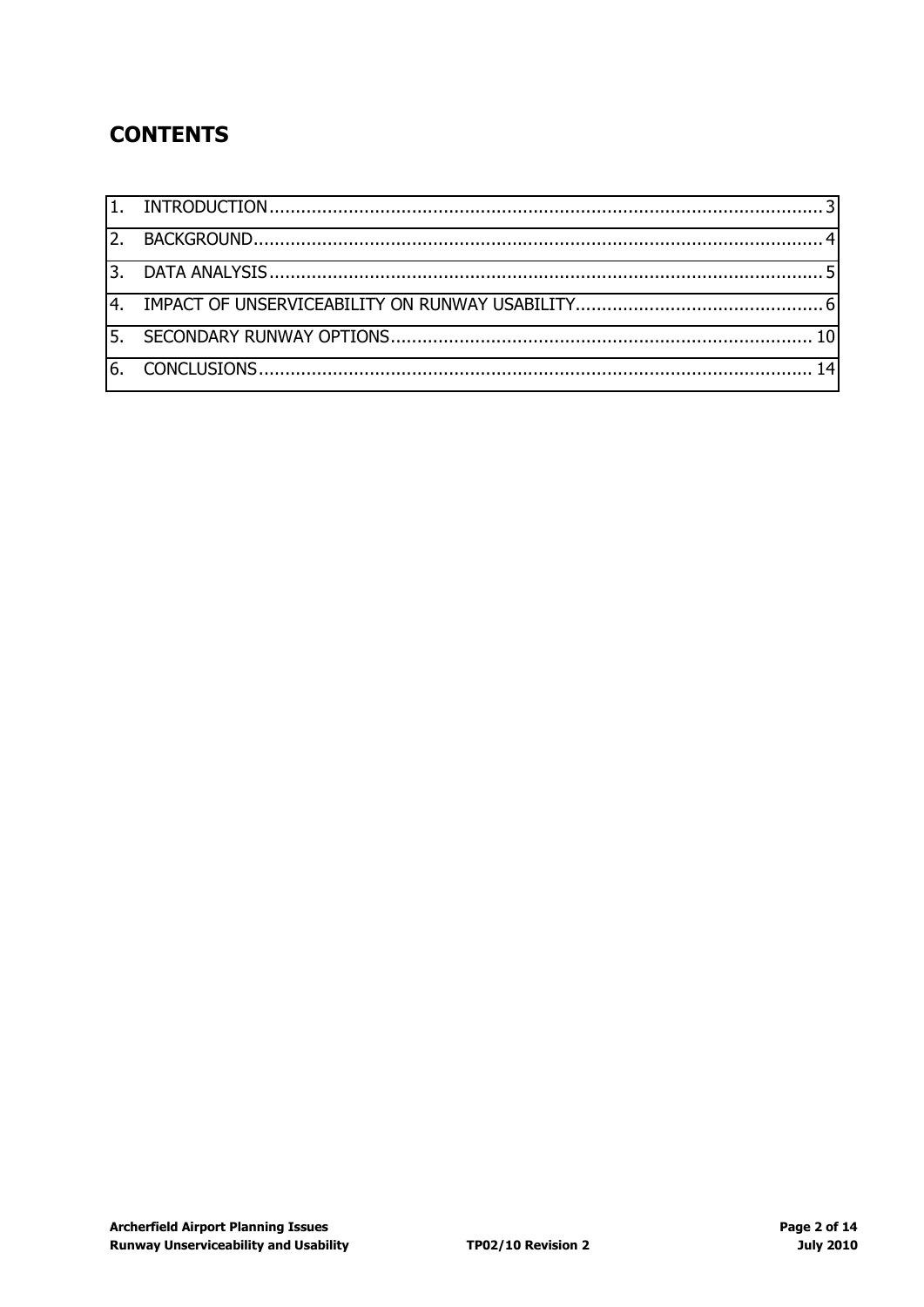## <span id="page-2-0"></span>**1. INTRODUCTION**

TP01/10 estimated the usability factors of the existing and alternative runway systems. The objective of this Technical Paper is to examine the usability delivered in practice by the existing runways, taking account of periods when one or other of the 04/22 natural surfaced or grassed runways is unserviceable following rain.

Periods of unserviceability have been derived from past records of Notices to Airmen (NOTAM) issued to notify these occurrences.

The examination spans the same 16 years of meteorological data sourced from the Bureau of Meteorology (BOM) for the wind analysis considered in TP01/10.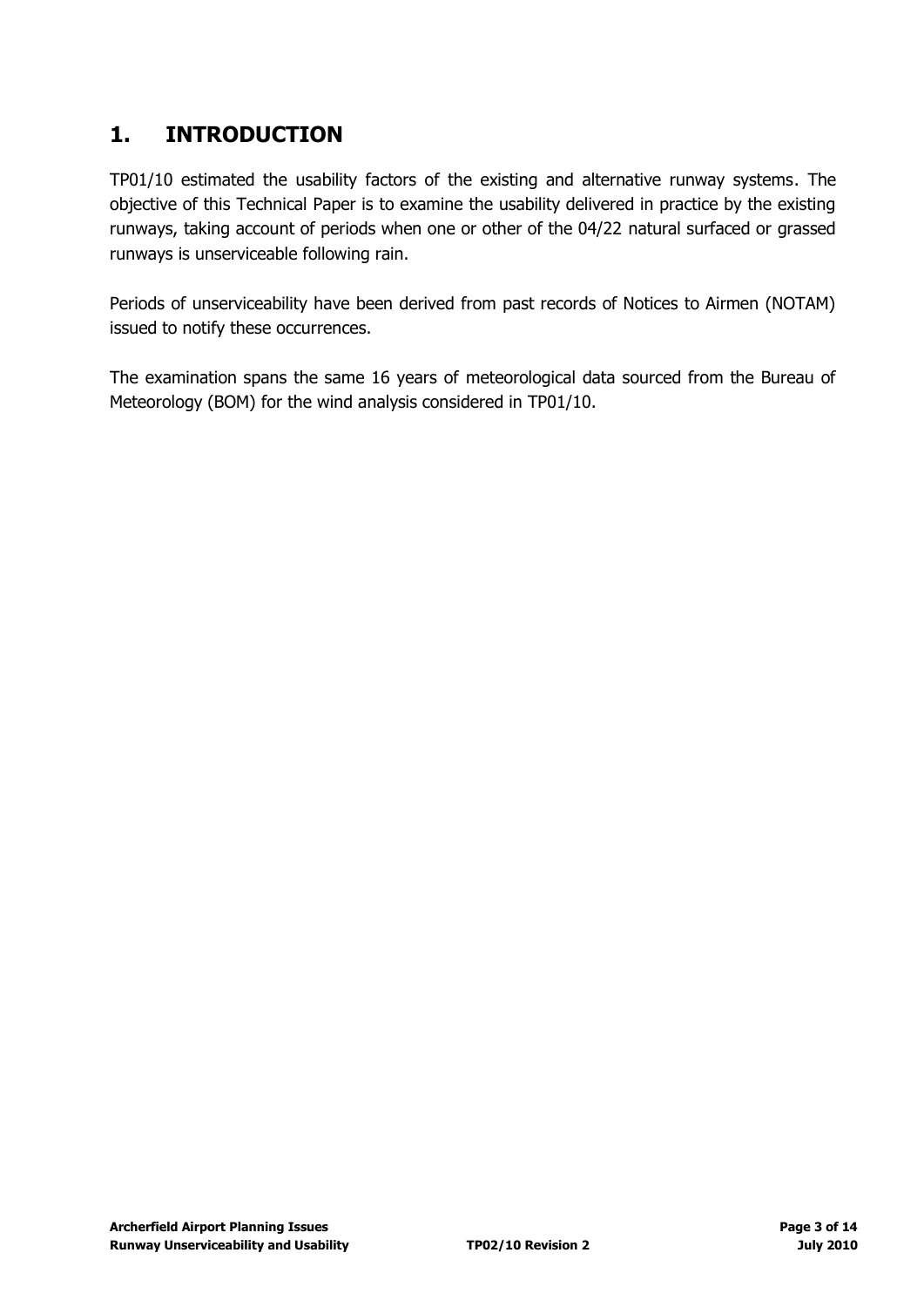## <span id="page-3-0"></span>**2. BACKGROUND**

The existing runway system has been shown to provide the ICAO 95% usability factor for all classes of aircraft, taking account of the crosswind limitations imposed for each class for the purpose of airport master planning. However, these estimates of usability have been derived on the basis that the secondary 04/22 grassed parallels will be available and serviceable whenever they are required to supplement the paved and asphalt surfaced 10/28 parallels.

During and following rain events the secondary 04/22 grass parallel runways may be assessed unserviceable, because the surface is too soft and wet for aircraft to land safely or for emergency vehicles to attend the scene of an accident which may occur on take-off or landing.

For practical purposes the original usability estimates need to be modified by allowing for periods when the secondary 04/22 grass parallels are required but are assessed unserviceable due to these soft wet surface conditions.

The assessment accounts for occasions when either one or both of runways are unserviceable as both must be available before air traffic control (ATC) will transfer traffic from the 10/28 parallels. Transitioning from a parallel to a single runway option introduces operational risks which are deemed unacceptable by ATC. Their preference, in such circumstances, is to continue operations on runways 10/28 even though crosswinds may exceed the accepted limits for "ab-initio" student pilots.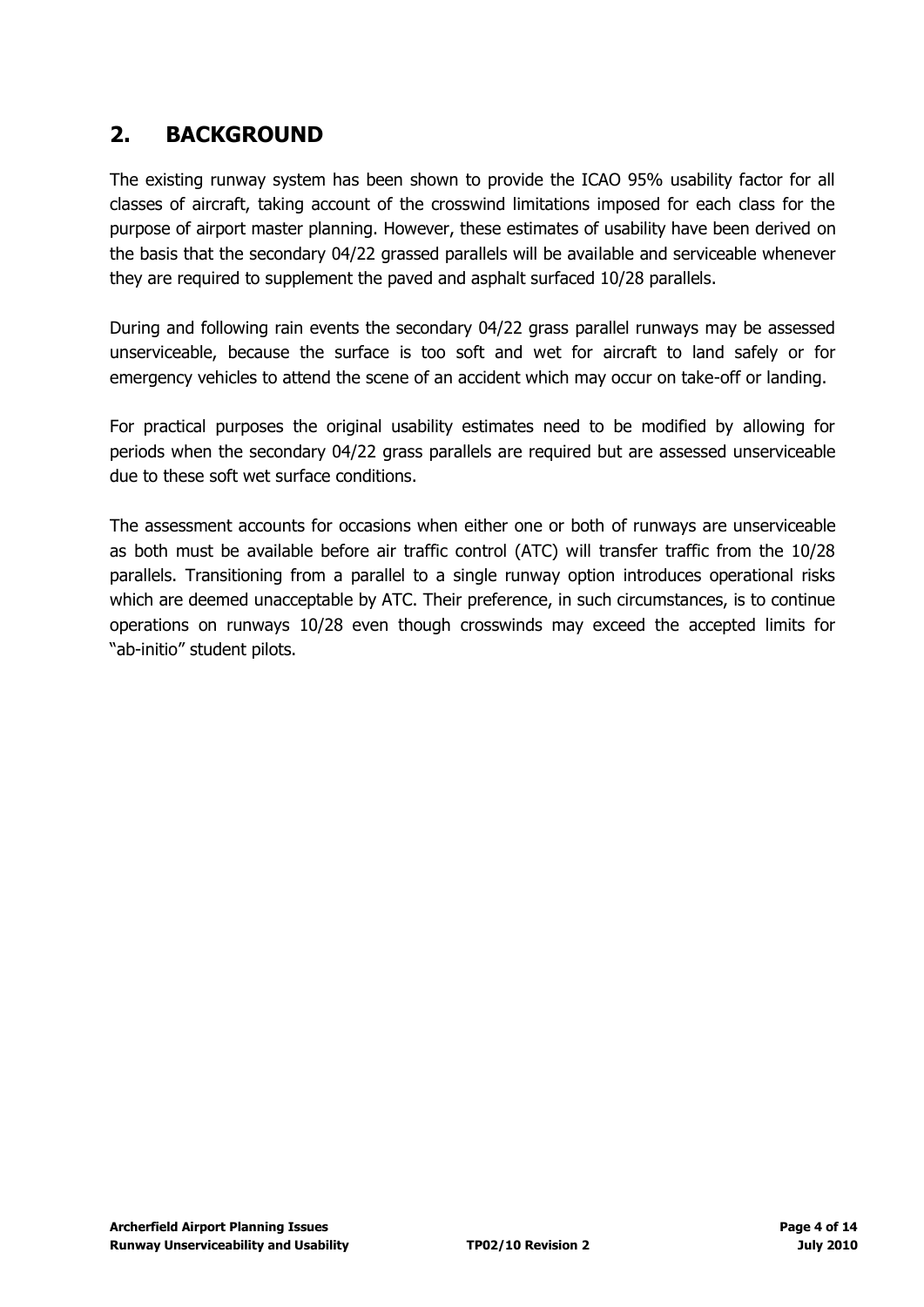## <span id="page-4-0"></span>**3. DATA ANALYSIS**

Wind strength and direction data recorded by BOM in the 16 years 1992 - 2008 was analysed in estimating usability factors detailed in TP01/10. Runway 04/22 unserviceability data for the same period was obtained from Airservices Australia NOTAM briefing reports filed in logbooks maintained by Archerfield Airport ground and operational staff. The summary data is presented in the following table. As there is evident variation the data is summarised on both an annual and seasonal basis. Summer being designated as December-February, Autumn as March-May, Winter as June-August and Spring as September-November.

Closures indicate part or full days where the runways have been advised unserviceable by NOTAM due to rain events. Days where a NOTAM was cancelled following the first unserviceability inspection have been excluded from this count. No data could be sourced for the period May 1994 – August 1995.

|              | Jan             | Feb             | Mar            | Apr   | May            | Jun             | Jul             | Aug            | Sep                     | Oct   | Nov      | Dec   |      |
|--------------|-----------------|-----------------|----------------|-------|----------------|-----------------|-----------------|----------------|-------------------------|-------|----------|-------|------|
| 1992         |                 |                 |                |       |                |                 | 8               | 2              | 3                       | --    | $6 \mid$ | 16    | 35   |
| 1993         | $6\vert$        | 4               | 3              | --    | $\overline{2}$ | $-$             | 7               | 3              | 3                       | 4     | 6        | 7     | 45   |
| 1994         | 6 <sup>1</sup>  | 17              | 23             | 3     |                |                 |                 |                |                         |       |          |       | 49   |
| 1995         |                 |                 |                |       |                |                 |                 |                | $\overline{\mathbf{c}}$ | --    | 18       | 11    | 31   |
| 1996         | 10 <sup>1</sup> | 5               | $\overline{1}$ | 5     | 17             | --              | $\vert 4 \vert$ | 3              | 7                       | 6     | 6        | 13    | 77   |
| 1997         | 8               | 9               | 4              | 3     | 11             | 2               | 3               | 2              | 3                       | 8     | 15       | 3     | 71   |
| 1998         | 4               | 13              | $\overline{1}$ | 18    | 21             | $\overline{1}$  | 6               | 8              | 15                      | $-$   | 9        | 5     | 101  |
| 1999         | 11              | 7               | 16             | 17    | 18             | 5               | 17              | 17             | 18                      | 18    | 9        | 14    | 167  |
| 2000         | 15              | 3               | 10             | 3     | $\overline{2}$ | $6 \mid$        | 3               | 5              | --                      | 9     | 11       | 7     | 74   |
| 2001         | 7               | 10 <sup>1</sup> | 23             | 16    | 5              | $\vert 4 \vert$ | 3               | --             | $\mathbf{1}$            | 6     | 4        | 16    | 95   |
| 2002         | $\vert 4 \vert$ | 4               | 3              | 5     | 12             | 8               | --              | 12             | 1                       | --    | 2        | 14    | 65   |
| 2003         | $\mathbf 1$     | 20 <sup>°</sup> | 19             | 20    | 16             | $\vert 4 \vert$ | 7               | 7              | $\mathbf{1}$            | 13    | $-$      | 9     | 117  |
| 2004         | 10 <sup>1</sup> | 14              | 11             | 4     | 4              | --              | $-$             | $\overline{4}$ | 6                       | 5     | 9        | 10    | 77   |
| 2005         | 9               | 4               | --             | 11    | 17             | 14              | 11              | 2              | 10                      | 7     | 4        | 4     | 93   |
| 2006         | 14              | 9               | 14             | 5     | 4              | 15              | 4               | 6              | 13                      | --    | 3        | 6     | 93   |
| 2007         | 16              | 16              | 6              | --    | 3              | 10 <sup>1</sup> | $\overline{1}$  | 10             | 8                       | 16    | 22       | 17    | 125  |
| 2008         | 28              | 29              | 15             | --    | 3              | 17              |                 |                |                         |       |          |       | 92   |
|              |                 |                 |                |       |                |                 |                 |                |                         |       |          |       |      |
| <b>Total</b> | 149             | 164             | 149            | 110   | 135            | 86              | 74              | 81             | 91                      | 92    | 124      | 152   | 1407 |
|              |                 | 465             |                |       | 394            |                 |                 | 241            |                         |       | 307      |       |      |
|              |                 | <b>Summer</b>   |                |       | Autumn         |                 |                 | Winter         |                         |       | Spring   |       |      |
|              | 34.3%           |                 |                | 29.2% |                |                 | 18.7%           |                |                         | 22.5% |          | 26.3% |      |

The 04/22 grassed runways have been deemed unserviceable and closed to aircraft operations 26.3% of the time on average in the period 1992-2008. Seasonal variation has ranged from a high of 34.3% in Summer to a low of 18.7% in Winter.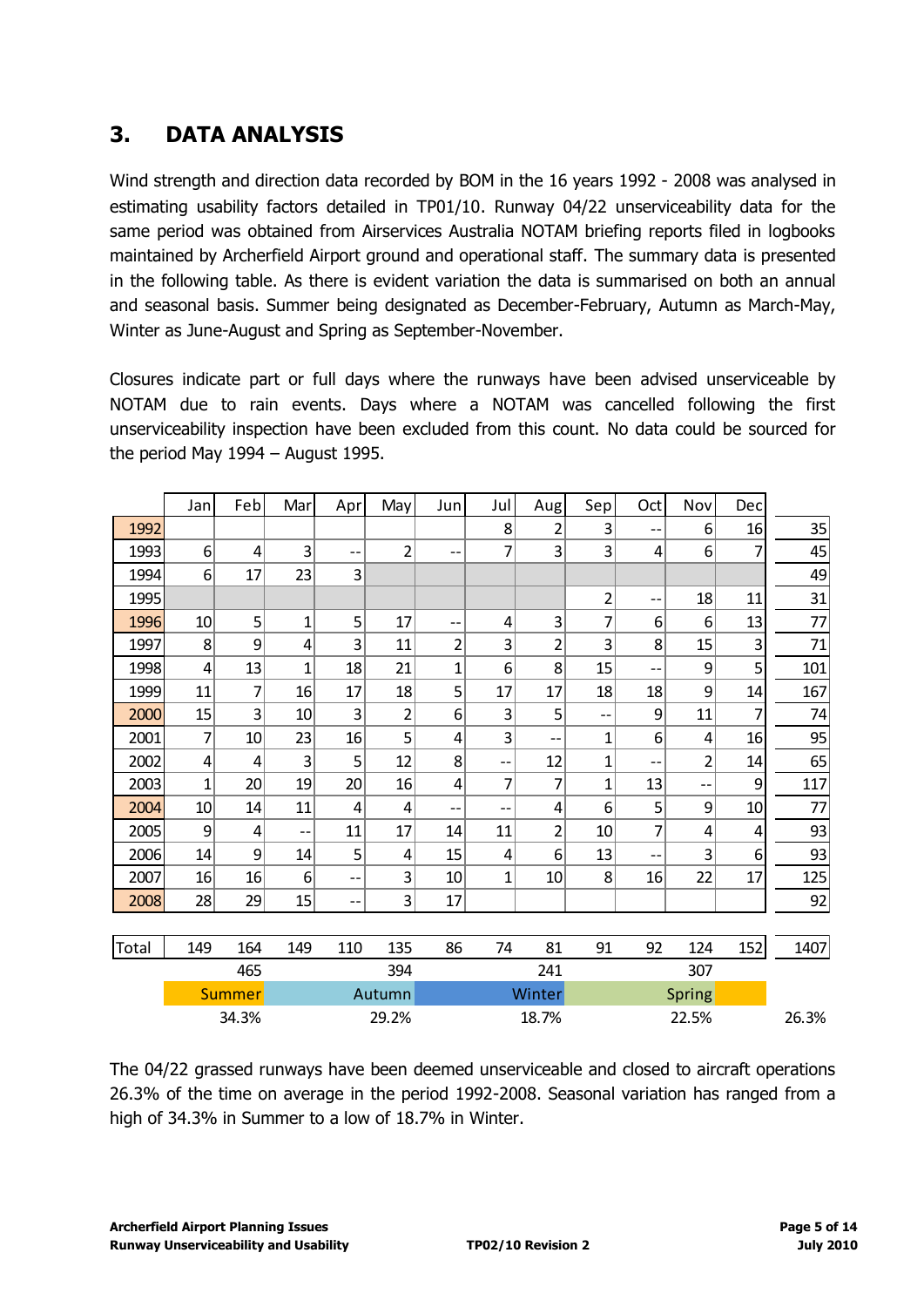#### <span id="page-5-0"></span>**4. IMPACT OF UNSERVICEABILITY ON RUNWAY USABILITY**

TP01/10 established that the existing 10/28 paved and asphalt surfaced runways provide the 95% ICAO recommended usability factor for operations at night, but that additional runways are required to meet this usability criteria in daylight hours for aircraft with a 10 knots (kt) crosswind limitation. This analysis is therefore limited to day hours and to a 10kt crosswind.

For the purposes of this analysis the 04/22 grassed parallel runways are assumed to be unserviceable when the BOM data indicates rainfall greater than 0.1mm in any three hour observation period. In these conditions the runway surface is deemed wet and unserviceable. The runways are then assumed to remain unserviceable for the balance of the period advised by NOTAM, until dry to depth. In other words, the runways remain unserviceable for some time although no further rainfall is recorded and "dry" conditions prevail.

Graphs showing results of meteorological data analysis are included as Attachments 1-16 at the end of this Technical Paper.

The summary data presented in the following tables shows that, in Summer, the secondary runways are required to augment Day Hours – Wet Conditions usability by an average of 7.4% but will be unserviceable for all of that time. They are also required to augment Day Hours – Dry Conditions usability by an average of 14.76% but will only be serviceable for 68.43% of that time. On this basis the 04/22 grassed runways provide a practical increase in usability of only 10.1% when dry, and an overall day hours usability of 93.26%.

| <b>SUMMER</b>                                    |                                                                    |  |  |  |  |  |
|--------------------------------------------------|--------------------------------------------------------------------|--|--|--|--|--|
|                                                  | <b>Observations</b>                                                |  |  |  |  |  |
| Day Hours - Dry Conditions                       | 5142 96.00%                                                        |  |  |  |  |  |
| Runway 10/28 Usability                           | 83.26%                                                             |  |  |  |  |  |
| Runway $10/28 + 04/22$ Usability                 | 98.02%                                                             |  |  |  |  |  |
| Runway 04/22 is required                         | 14.76%                                                             |  |  |  |  |  |
| but is serviceable only                          | 68.43% of the time in "dry" conditions                             |  |  |  |  |  |
| so increases usability by only                   | 10.10%                                                             |  |  |  |  |  |
| Runway $10/28 + 04/22$ Adjusted Usability        | 93.36%                                                             |  |  |  |  |  |
|                                                  | <b>Observations</b>                                                |  |  |  |  |  |
| Day Hours - Wet Conditions                       | $4.00\%$<br>214                                                    |  |  |  |  |  |
| Runway 10/28 Usability                           | 90.88%                                                             |  |  |  |  |  |
| Runway $10/28 + 04/22$ Usability                 | 98.28%                                                             |  |  |  |  |  |
| Runway 04/22 is required                         | 7.40%                                                              |  |  |  |  |  |
|                                                  | but is unserviceable all the time "wet conditions" are experienced |  |  |  |  |  |
| Runway $10/28 + 04/22$ Adjusted Usability        | 90.88%                                                             |  |  |  |  |  |
| <b>Weighted Average Day Hours Serviceability</b> |                                                                    |  |  |  |  |  |
| Runway $10/28 + 04/22$ Usability                 | 93.26%                                                             |  |  |  |  |  |

In Autumn the secondary runways are required to augment Day Hours – Wet Conditions usability by an average of 3.23% but will be unserviceable for all of that time. They are required to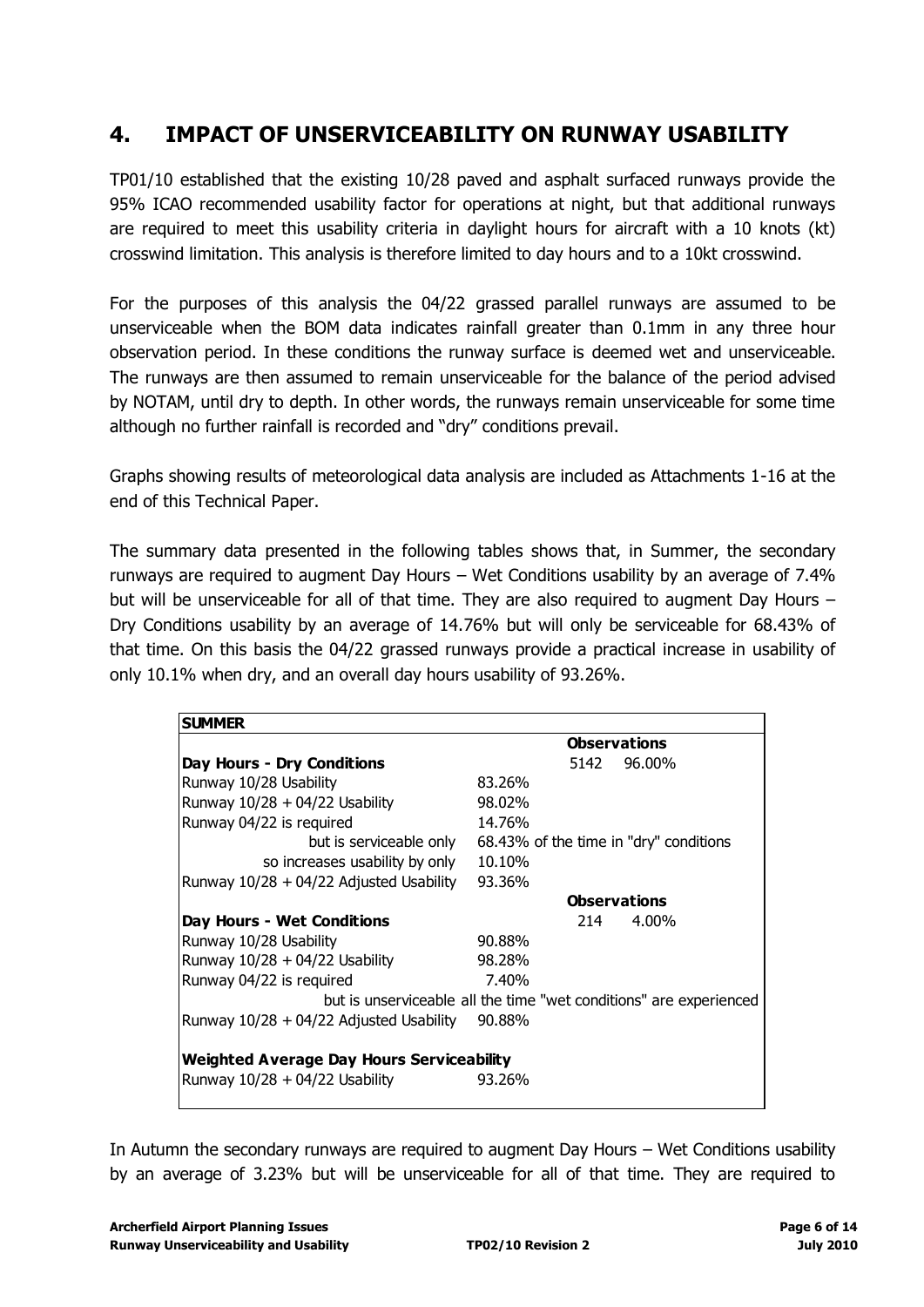augment Day Hours – Dry Conditions usability by an average of 5.56% but will only be serviceable for 72.60% of that time. On this basis the 04/22 grassed runways provide a practical increase in usability of 4.04% when dry, and a weighted day hours usability of 97.13%.

| <b>AUTUMN</b>                                    |                                                                    |  |  |  |  |  |
|--------------------------------------------------|--------------------------------------------------------------------|--|--|--|--|--|
|                                                  | <b>Observations</b>                                                |  |  |  |  |  |
| Day Hours - Dry Conditions                       | 5225 97.52%                                                        |  |  |  |  |  |
| Runway 10/28 Usability                           | 93.19%                                                             |  |  |  |  |  |
| Runway $10/28 + 04/22$ Usability                 | 98.75%                                                             |  |  |  |  |  |
| Runway 04/22 is required                         | 5.56%                                                              |  |  |  |  |  |
| but is serviceable only                          | 72.60% of the time in "dry" conditions                             |  |  |  |  |  |
| so increase usability by only                    | 4.04%                                                              |  |  |  |  |  |
| Runway $10/28 + 04/22$ Adjusted Usability        | 97.23%                                                             |  |  |  |  |  |
|                                                  | <b>Observations</b>                                                |  |  |  |  |  |
| Day Hours - Wet Conditions                       | 133 —<br>2.48%                                                     |  |  |  |  |  |
| Runway 10/28 Usability                           | 93.41%                                                             |  |  |  |  |  |
| Runway $10/28 + 04/22$ Usability                 | 96.64%                                                             |  |  |  |  |  |
| Runway 04/22 is required                         | 3.23%                                                              |  |  |  |  |  |
|                                                  | but is unserviceable all the time "wet conditions" are experienced |  |  |  |  |  |
| Runway 10/28 + 04/22 Adjusted Usability          | 93.41%                                                             |  |  |  |  |  |
| <b>Weighted Average Day Hours Serviceability</b> |                                                                    |  |  |  |  |  |
| Runway 10/28 + 04/22 Average Usability           | 97.13%                                                             |  |  |  |  |  |
|                                                  |                                                                    |  |  |  |  |  |

In Winter the secondary runways are required to augment Day Hours – Wet Conditions usability by an average of 4.77% but will be unserviceable for all of that time. They are required to augment Day Hours – Dry Conditions usability by an average of 4.21% but will only be serviceable for 82.52% of that time. On this basis the 04/22 grassed runways provide a practical increase in usability of 3.47% when dry, and a weighted day hours usability of 98.12%.

| WINTER                                           |                                                                    |
|--------------------------------------------------|--------------------------------------------------------------------|
|                                                  | <b>Observations</b>                                                |
| Day Hours - Dry Conditions                       | 5383<br>98.52%                                                     |
| Runway 10/28 Usability                           | 94.71%                                                             |
| Runway $10/28 + 04/22$ Usability                 | 98.92%                                                             |
| Runway 04/22 is required                         | 4.21%                                                              |
| but is serviceable only                          | 82.52%                                                             |
| so increases usability by only                   | 3.47% of the time in "dry" conditions                              |
| Runway $10/28 + 04/22$ Adjusted Usability        | 98.18%                                                             |
|                                                  | <b>Observations</b>                                                |
| Day Hours - Wet Conditions                       | 81<br>1.48%                                                        |
| Runway 10/28 Usability                           | 93.96%                                                             |
| Runway $10/28 + 04/22$ Usability                 | 98.73%                                                             |
| Runway 04/22 is required                         | 4.77%                                                              |
|                                                  | but is unserviceable all the time "wet conditions" are experienced |
| Runway $10/28 + 04/22$ Adjusted Usability        | 93.96%                                                             |
| <b>Weighted Average Day Hours Serviceability</b> |                                                                    |
| Runway $10/28 + 04/22$ Average Usability         | 98.12%                                                             |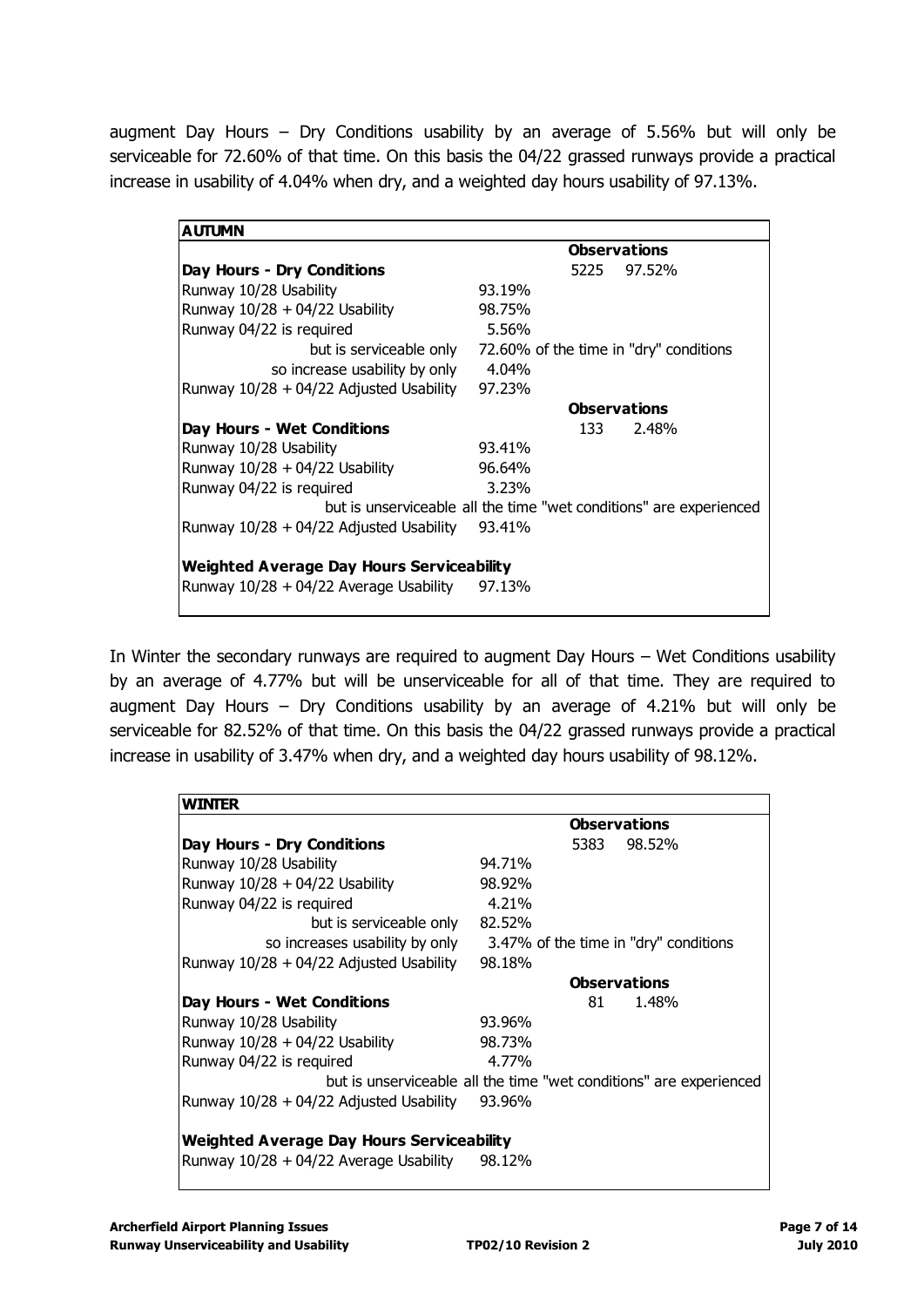In Spring the secondary runways are required to augment Day Hours – Wet Conditions usability by an average of 8.35% but will be unserviceable for all of that time. They are required to augment Day Hours – Dry Conditions usability by an average of 19.91% but will only be serviceable for 79.55% of that time. On this basis the 04/22 grassed runways provide a practical increase in usability of 15.84% when dry, and a weighted day hours usability of 93.39%.

| <b>SPRING</b>                                    |                                                                    |  |  |  |  |  |  |
|--------------------------------------------------|--------------------------------------------------------------------|--|--|--|--|--|--|
|                                                  | <b>Observations</b>                                                |  |  |  |  |  |  |
| Day Hours - Dry Conditions                       | 5261 97.43%                                                        |  |  |  |  |  |  |
| Runway 10/28 Usability                           | 77.67%                                                             |  |  |  |  |  |  |
| Runway $10/28 + 04/22$ Usability                 | 97.58%                                                             |  |  |  |  |  |  |
| Runway 04/22 is required                         | 19.91%                                                             |  |  |  |  |  |  |
| but is serviceable only                          | 79.55% of the time in "dry" conditions                             |  |  |  |  |  |  |
| so increases usability by only                   | 15.84%                                                             |  |  |  |  |  |  |
| Runway $10/28 + 04/22$ Adjusted Usability        | 93.51%                                                             |  |  |  |  |  |  |
|                                                  | <b>Observations</b>                                                |  |  |  |  |  |  |
| Day Hours - Wet Conditions                       | 139<br>2.57%                                                       |  |  |  |  |  |  |
| Runway 10/28 Usability                           | 88.97%                                                             |  |  |  |  |  |  |
| Runway $10/28 + 04/22$ Usability                 | 97.32%                                                             |  |  |  |  |  |  |
| Runway 04/22 is required                         | 8.35%                                                              |  |  |  |  |  |  |
|                                                  | but is unserviceable all the time "wet conditions" are experienced |  |  |  |  |  |  |
| Runway $10/28 + 04/22$ Adjusted Usability        | 88.97%                                                             |  |  |  |  |  |  |
| <b>Weighted Average Day Hours Serviceability</b> |                                                                    |  |  |  |  |  |  |
| Runway $10/28 + 04/22$ Average Usability         | 93.39%                                                             |  |  |  |  |  |  |
|                                                  |                                                                    |  |  |  |  |  |  |

The annualised data is summarised in the following table. This shows that the secondary runways are required to augment Day Hours – Wet Conditions usability by an average of 6.03% but will be unserviceable for all of that time. They are required to augment Day Hours – Dry Conditions usability by an average of 11.84% but will only be serviceable for 75.69% of that time. On this basis the 04/22 grassed runways provide a practical increase in usability of 8.96% when dry, and a weighted day hours usability of 96.33%.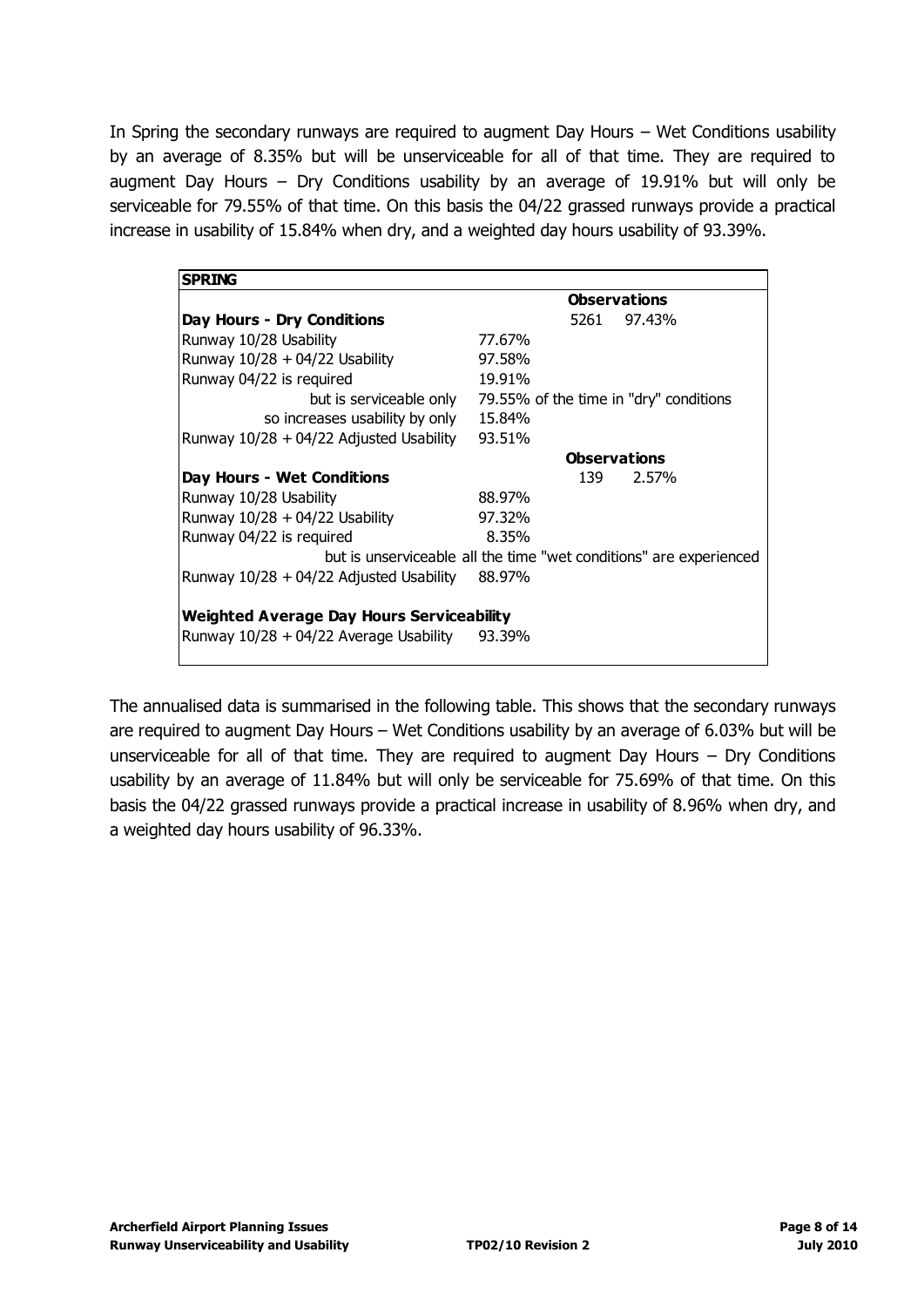| <b>ANNUAL SUMMARY</b>                            | Year                                                               |
|--------------------------------------------------|--------------------------------------------------------------------|
|                                                  | <b>Observations</b>                                                |
| Day Hours - Dry Conditions                       | 21011<br>97.37%                                                    |
| Runway 10/28 Usability                           | 87.50%                                                             |
| Runway $10/28 + 04/22$ Usability                 | 99.34%                                                             |
| Runway 04/22 is required                         | 11.84%                                                             |
| but is serviceable only                          | 75.69% of the time in "dry" conditions                             |
| so increases usability by only                   | 8.96%                                                              |
| Runway $10/28 + 04/22$ Adjusted Usability        | 96.46%                                                             |
|                                                  | <b>Observations</b>                                                |
| Day Hours - Wet Conditions                       | 2.63%<br>567.                                                      |
| Runway 10/28 Usability                           | 91.58%                                                             |
| Runway $10/28 + 04/22$ Usability                 | 97.61%                                                             |
| Runway 04/22 is required                         | 6.03%                                                              |
|                                                  | but is unserviceable all the time "wet conditions" are experienced |
| Runway $10/28 + 04/22$ Adjusted Usability        | 91.58%                                                             |
|                                                  |                                                                    |
| <b>Weighted Average Day Hours Serviceability</b> |                                                                    |
| Runway $10/28 + 04/22$ Average Usability         | 96.33%                                                             |
|                                                  |                                                                    |

#### **OBSERVATIONS AND RECOMMENDATIONS**

In practical terms, the estimated annual usability satisfies the recommended ICAO criteria for all classes of aircraft. On this basis there is no requirement, in airport planning terms, to improve the serviceability or usability of the 04/22 natural surface parallel runways.

On the other hand there is significant seasonal variation, with the secondary runways required primarily in Spring and Summer but also being unserviceable for a significant proportion of the time. This is unsurprising given the long term rainfall pattern evident in the BOM data.

Although the ICAO recommended annual usability criteria are satisfied the seasonal analysis suggests that it may be desirable to improve the serviceability of the 04/22 natural surface parallel runways. As alternative runway directions are possible, it may also be prudent to consider if an alternative runway alignment is likely to provide enhanced serviceability and availability in and immediately following wet conditions.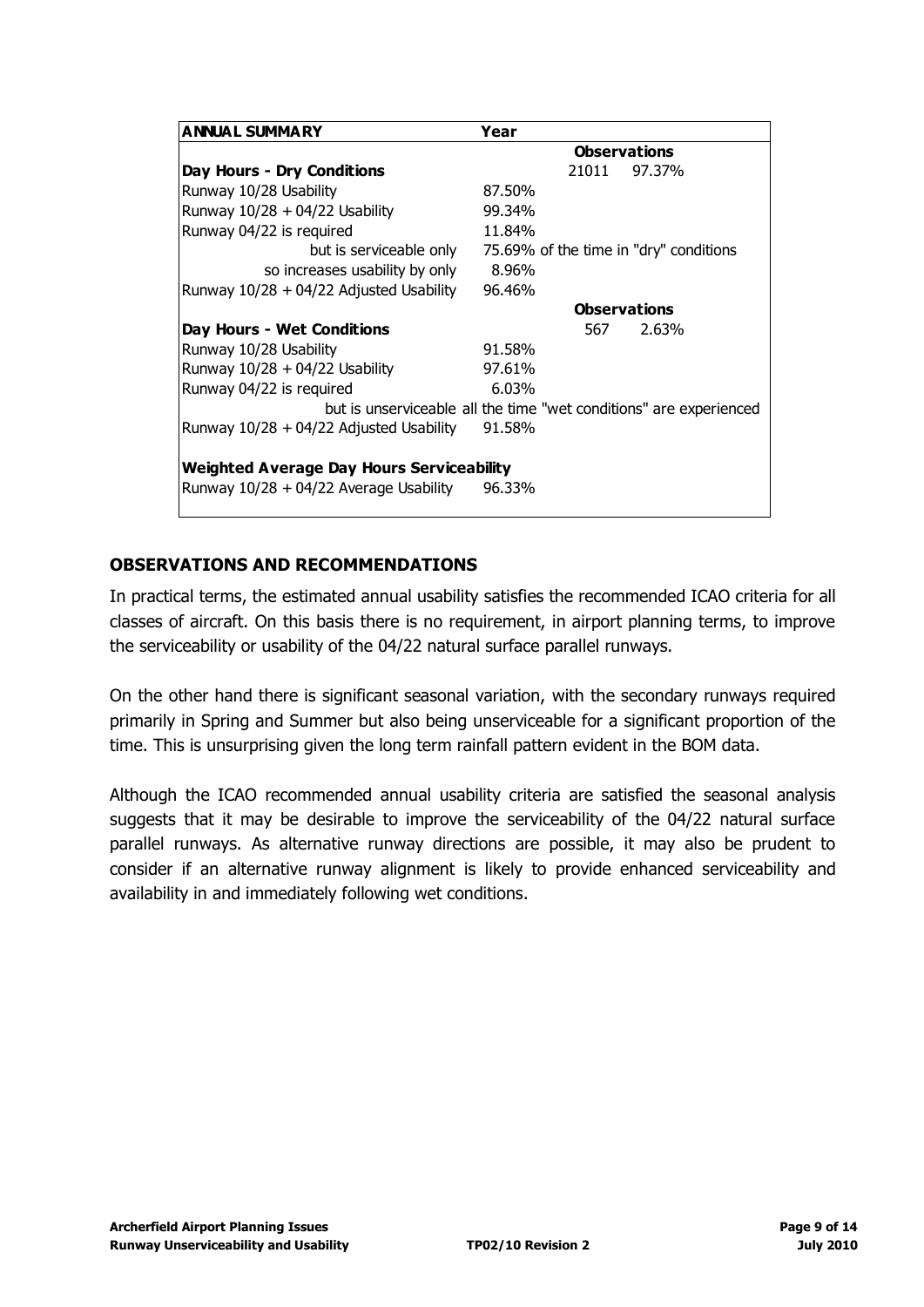#### <span id="page-9-0"></span>**5. SECONDARY RUNWAY OPTIONS**

TP01/10 found that secondary runways oriented between 180/360 and 040/220 degrees Magnetic ( $\textdegree{M}$ ) would provide some improvement in overall usability. The estimated gains were found to be marginal, as TP01/10 considered only the relative usability estimated by reference to wind conditions experienced at the site.

This Technical Paper extends that analysis by considering the impact of runway unserviceability on these usability estimates.

Topography of the airport site favours the maximum anti-clockwise rotation in the grassed runway direction as this would allow secondary runways to be located on higher ground, and above the influence of the ground water table which causes the current 04/22 grassed parallels to be so slow in drying out. The grassed runways need to be dry to depth – not simply at the surface - before they will be assessed serviceable for aircraft operations and/or emergency vehicle access.

Natural surfaced, grassed runways on higher ground can be "constructed" to a design profile which improves surface water run-off. Subsoil drains can also be installed to provide positive drainage of ground water and to lower the ground water table. It would be impracticable to implement the same measures in relation to the existing 04/22 grassed parallel runways without major earthworks.

As a result of these design and construction features, it can be assumed that the alternative secondary grassed runways will be unserviceable only in those periods where more that 0.1mm of rain is recorded in the BOM data. This is a deliberately conservative assumption.

The analysis is conducted by reference to alternative  $010/190^{\circ}$ M or  $01/19$  grassed runways as these provide the optimal balance between these design objectives and the runway usability estimates provided in TP01/10. The revised usability estimates are presented in the following tables.

In summer the estimated day hours usability is 98.82%, an increase of 5.56% or 5.02 days, compared with the current situation.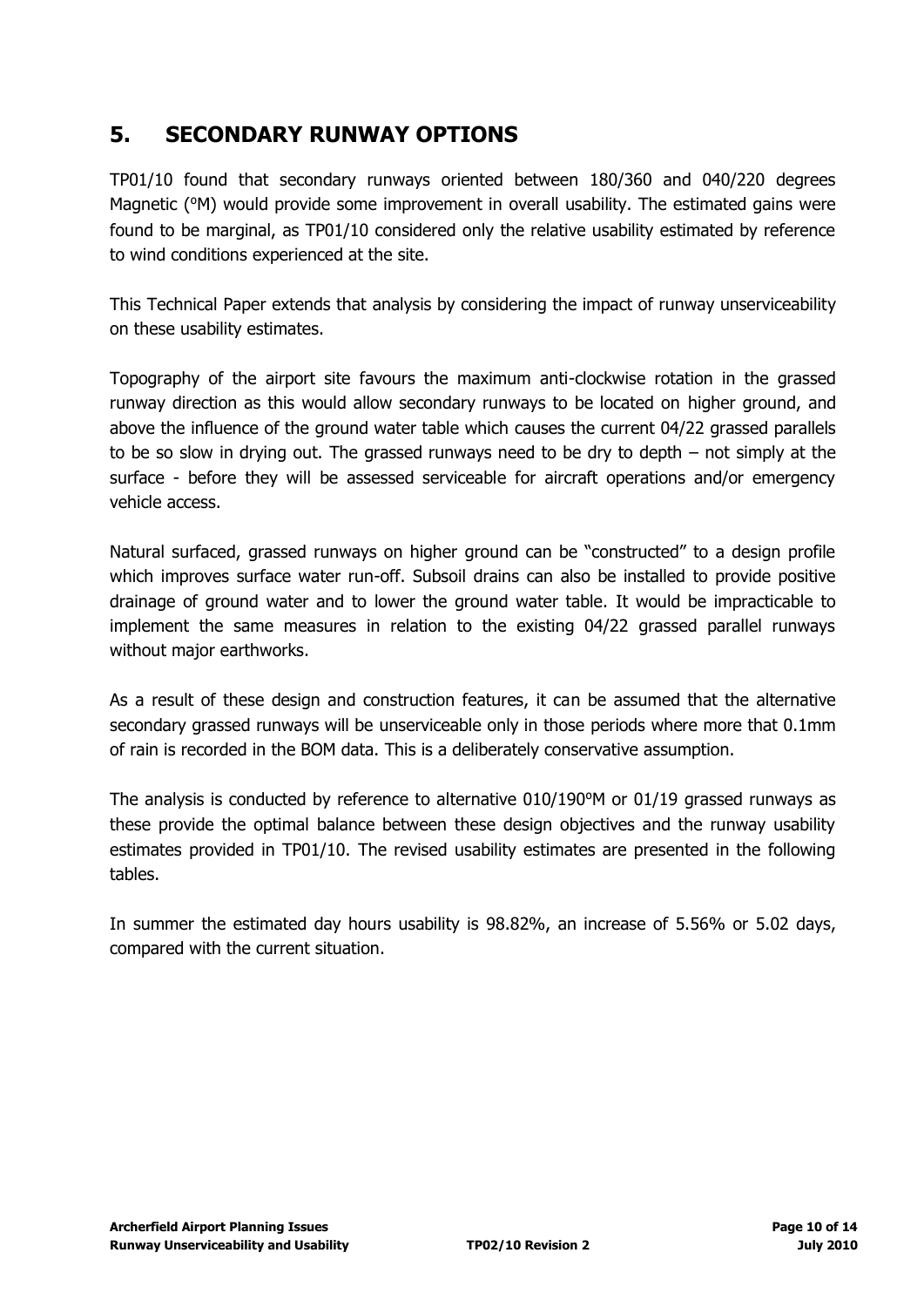| <b>SUMMER</b>                                    |                     |
|--------------------------------------------------|---------------------|
|                                                  | <b>Observations</b> |
| Day Hours - Dry Conditions                       | 5142<br>96.00%      |
| Runway $10/28 + 04/22$ Adjusted Usability        | 93.36%              |
| Runway $10/28 + 01/19$ Usability                 | 99.15%              |
| an increase of                                   | 5.79%               |
| or                                               | $5.02$ days         |
|                                                  | <b>Observations</b> |
| Day Hours - Wet Conditions                       | 4.00%<br>214.       |
| Runway $10/28 + 04/22$ Adjusted Usability        | 90.88%              |
| Runway $10/28 + 01/19$ Adjusted Usability        | 90.88%              |
| <b>Weighted Average Day Hours Serviceability</b> |                     |
| Runway $10/28 + 04/22$ Usability                 | 93.26%              |
| Runway $10/28 + 04/22$ Average Usability         | 93.26%              |
| Runway $10/28 + 01/19$ Average Usability         | 98.82%              |
| an increase of                                   | 5.56%               |
| or                                               | $5.02$ days         |
|                                                  |                     |

Modest increases of 2.22% and 0.80%, or 2.04 and 0.74 days, are estimated in Autumn and Winter.

| <b>AUTUMN</b>                             |             |      |                     |
|-------------------------------------------|-------------|------|---------------------|
|                                           |             |      | <b>Observations</b> |
| Day Hours - Dry Conditions                |             | 5225 | 97.52%              |
| Runway 10/28 + 04/22 Adjusted Usability   | 97.23%      |      |                     |
| Runway $10/28 + 01/19$ Usability          | 99.50%      |      |                     |
| an increase of                            | 2.27%       |      |                     |
| or                                        | $2.04$ days |      |                     |
|                                           |             |      | <b>Observations</b> |
| Day Hours - Wet Conditions                |             | 133  | 2.48%               |
| Runway $10/28 + 04/22$ Adjusted Usability | 93.41%      |      |                     |
| Runway 10/28 + 01/19 Adjusted Usability   | 93.41%      |      |                     |
| Weighted Average Day Hours Serviceability |             |      |                     |
| Runway 10/28 + 04/22 Average Usability    | 97.13%      |      |                     |
| Runway 10/28 + 01/19 Average Usability    | 99.35%      |      |                     |
| an increase of                            | 2.22%       |      |                     |
| or                                        | $2.04$ days |      |                     |
|                                           |             |      |                     |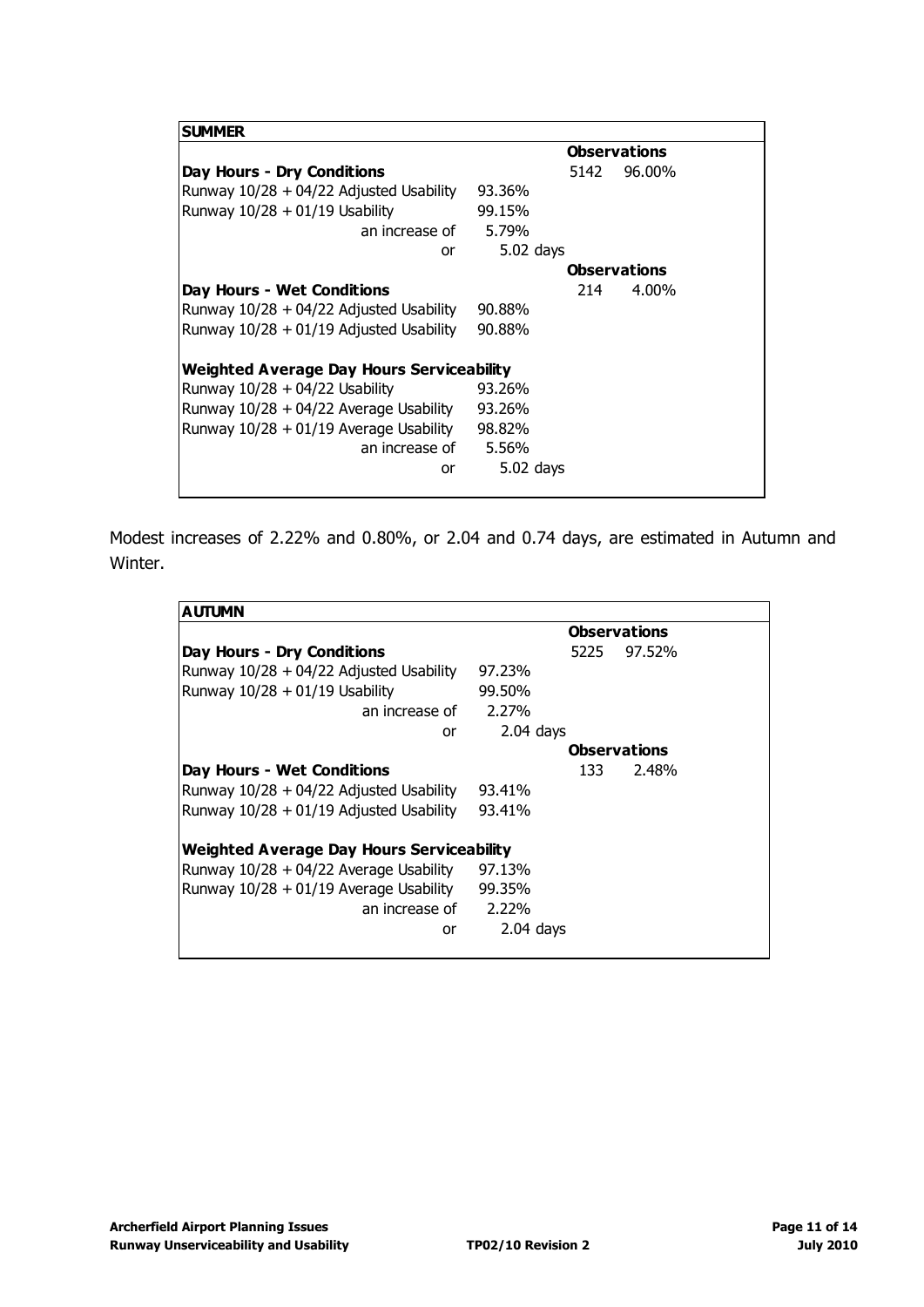| WINTER                                           |                     |
|--------------------------------------------------|---------------------|
|                                                  | <b>Observations</b> |
| Day Hours - Dry Conditions                       | 98.52%<br>5383      |
| Runway $10/28 + 04/22$ Adjusted Usability        | 98.18%              |
| Runway $10/28 + 01/19$ Usability                 | 99.00%              |
| an increase of                                   | 0.82%               |
| or                                               | $0.74$ days         |
|                                                  | <b>Observations</b> |
| Day Hours - Wet Conditions                       | 81<br>1.48%         |
| Runway $10/28 + 04/22$ Adjusted Usability        | 93.96%              |
| Runway $10/28 + 01/19$ Adjusted Usability        | 93.96%              |
| <b>Weighted Average Day Hours Serviceability</b> |                     |
| Runway $10/28 + 04/22$ Average Usability         | 98.12%              |
| Runway $10/28 + 01/19$ Average Usability         | 98.93%              |
| an increase of                                   | $0.80\%$            |
| or                                               | $0.74$ days         |
|                                                  |                     |

In Spring, the realigned runways are estimated to provide 98.49% usability, an increase of 5.10% or 4.64 days.

| <b>SPRING</b>                             |             |      |                     |
|-------------------------------------------|-------------|------|---------------------|
|                                           |             |      | <b>Observations</b> |
| Day Hours - Dry Conditions                |             | 5261 | 97.43%              |
| Runway 10/28 + 04/22 Adjusted Usability   | 93.51%      |      |                     |
| Runway $10/28 + 01/19$ Usability          | 98.74%      |      |                     |
| an increase of                            | 5.23%       |      |                     |
| or                                        | $4.64$ days |      |                     |
|                                           |             |      | <b>Observations</b> |
| Day Hours - Wet Conditions                |             | 139  | 2.57%               |
| Runway $10/28 + 04/22$ Adjusted Usability | 88.97%      |      |                     |
| Runway $10/28 + 01/19$ Adjusted Usability | 88.97%      |      |                     |
| Weighted Average Day Hours Serviceability |             |      |                     |
| Runway $10/28 + 04/22$ Average Usability  | 93.39%      |      |                     |
| Runway 10/28 + 01/19 Average Usability    | 98.49%      |      |                     |
| an increase of 5.10%                      |             |      |                     |
| or                                        | $4.64$ days |      |                     |

The annualised data is summarised in the following table. This shows overall usability is expected to increase to 99.43%, an increase of 3.10% or 11.32 days a year. As noted by reference to the seasonal data, the majority of these gains accrue in Spring and Summer when the secondary grass runways are most needed to augment the overall usability of the runway system.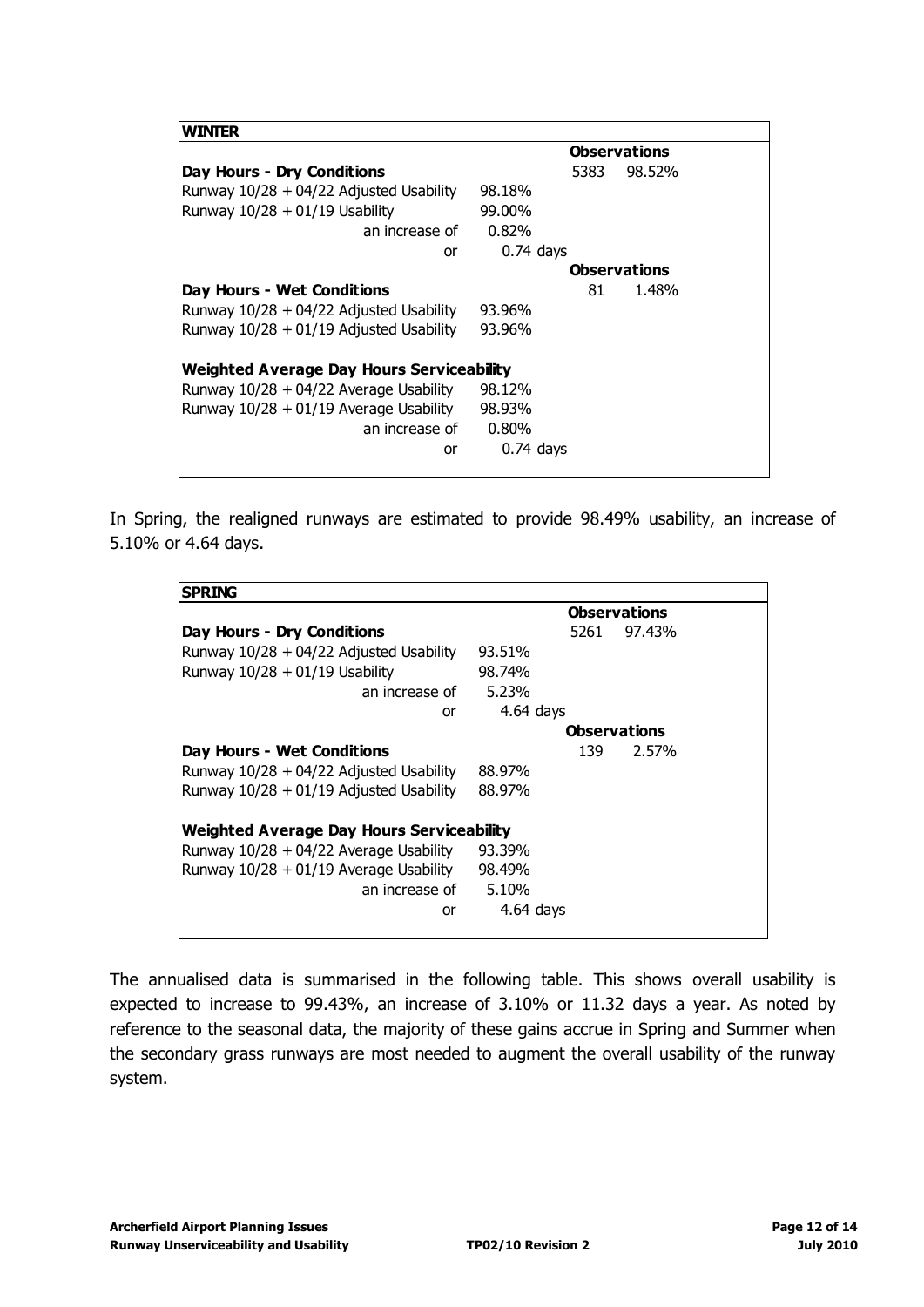| <b>ANNUAL SUMMARY</b>                            | Year                |
|--------------------------------------------------|---------------------|
|                                                  | <b>Observations</b> |
| Day Hours - Dry Conditions                       | 97.37%<br>21011     |
| Runway $10/28 + 04/22$ Adjusted Usability        | 96.46%              |
| Runway $10/28 + 01/19$ Usability                 | 99.64%              |
| an increase of                                   | 3.18%               |
| or                                               | $11.30$ days        |
|                                                  | <b>Observations</b> |
| Day Hours - Wet Conditions                       | 2.63%<br>567        |
| Runway 10/28 + 04/22 Adjusted Usability          | 91.58%              |
| Runway $10/28 + 01/19$ Adjusted Usability        | 91.72%              |
| <b>Weighted Average Day Hours Serviceability</b> |                     |
| Runway $10/28 + 04/22$ Average Usability         | 96.33%              |
| Runway $10/28 + 01/19$ Average Usability         | 99.43%              |
| an increase of                                   | 3.10%               |
| or                                               | 11.32               |
|                                                  |                     |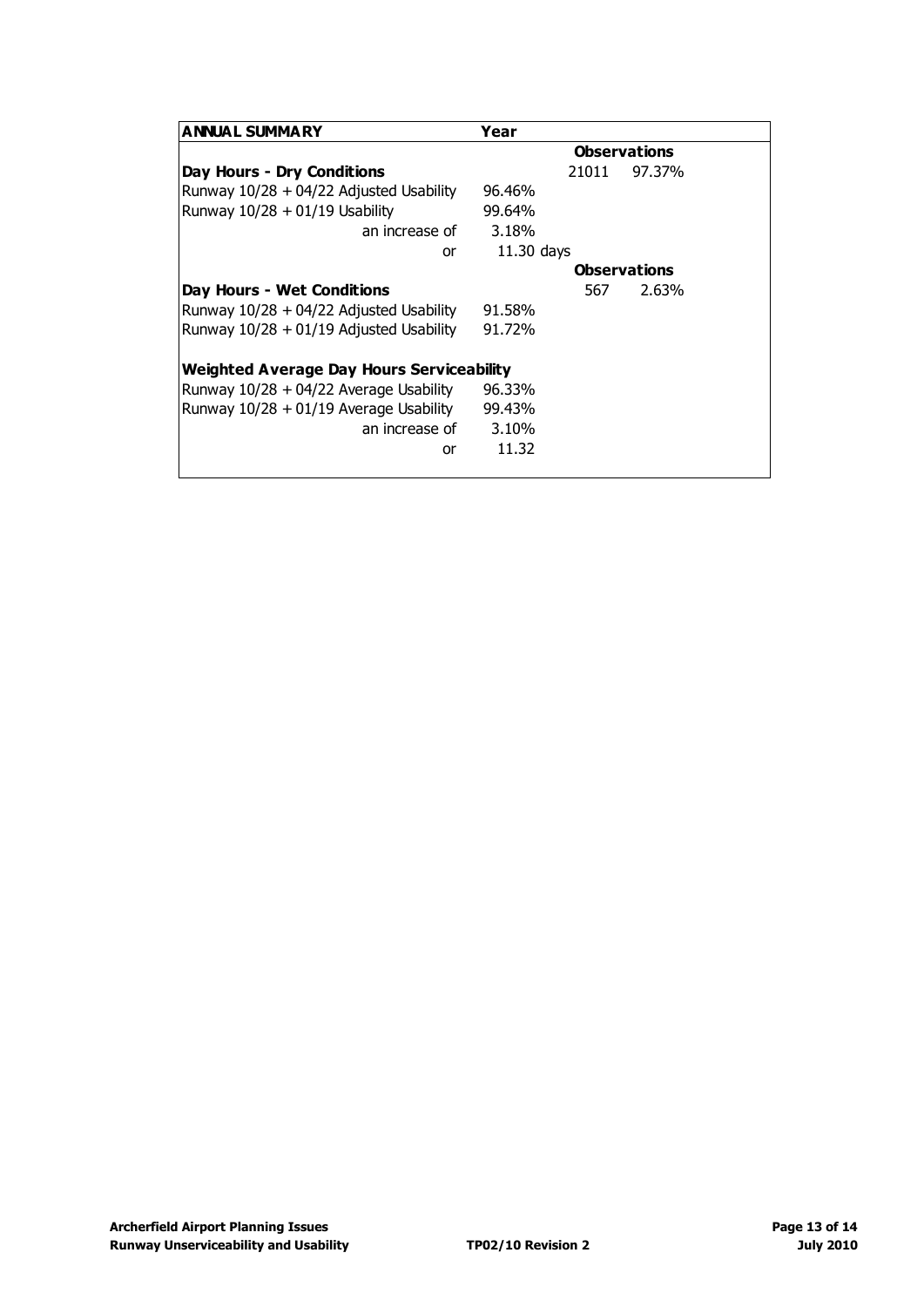### <span id="page-13-0"></span>**6. CONCLUSIONS**

A detailed analysis of 16 years climate data has shown that the existing runway configuration satisfies the ICAO 95% usability factors for all aircraft operating, day or night. Although the overall usability criteria is met, a detailed seasonal analysis has shown that when most needed in Spring and Summer to augment overall usability, the 04/22 grassed parallels are often unserviceable and therefore unavailable for aircraft operations.

Although not justified by average annual serviceability considerations, this circumstance nevertheless suggests that it may be desirable to improve the serviceability of the secondary grass runways.

TP01/10 has shown that practical alternatives to the existing secondary runways are available which retain or increase the estimated usability factor of the runway system. This paper has postulated that natural surfaced, grassed runways on higher ground can be "constructed" to a design profile which improves surface water run-off and that subsoil drains can also be installed to provide positive drainage of ground water and to lower the ground water table.

These design and construction features can be assumed to limit runway unserviceability to those periods where meteorological conditions are "wet" as the runways will remain dry at depth.

Alternative 01/19 grassed runways appear to provide the optimal balance between the drainage design objectives and the runway usability estimates provided in TP01/10.

Compared with the current situation overall usability is expected to increase to 99.43%, an increase of 3.1% or 11.32 days a year. The majority of these gains accrue in Spring in Summer when the secondary grass runways are most needed to augment the overall usability of the runway system.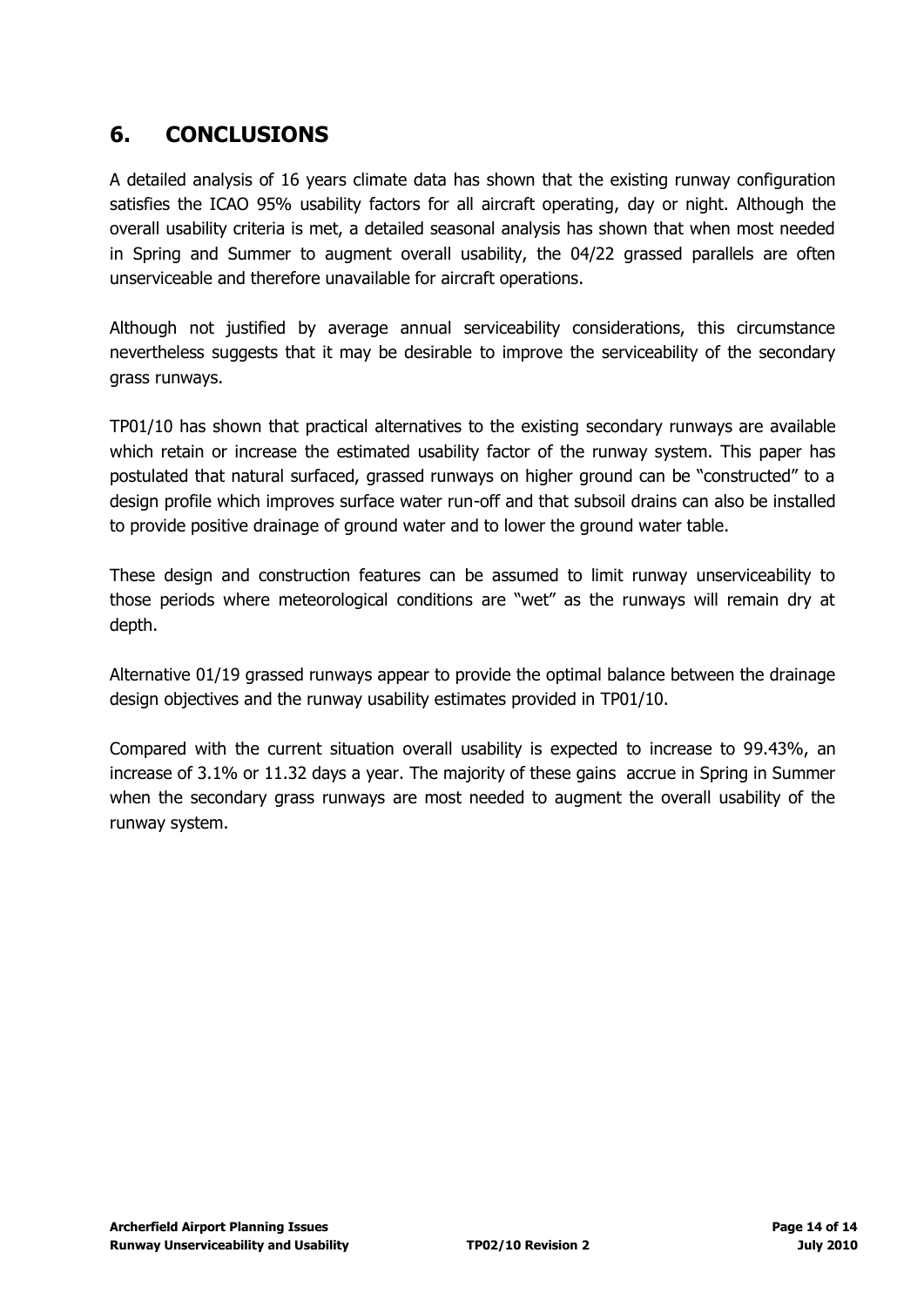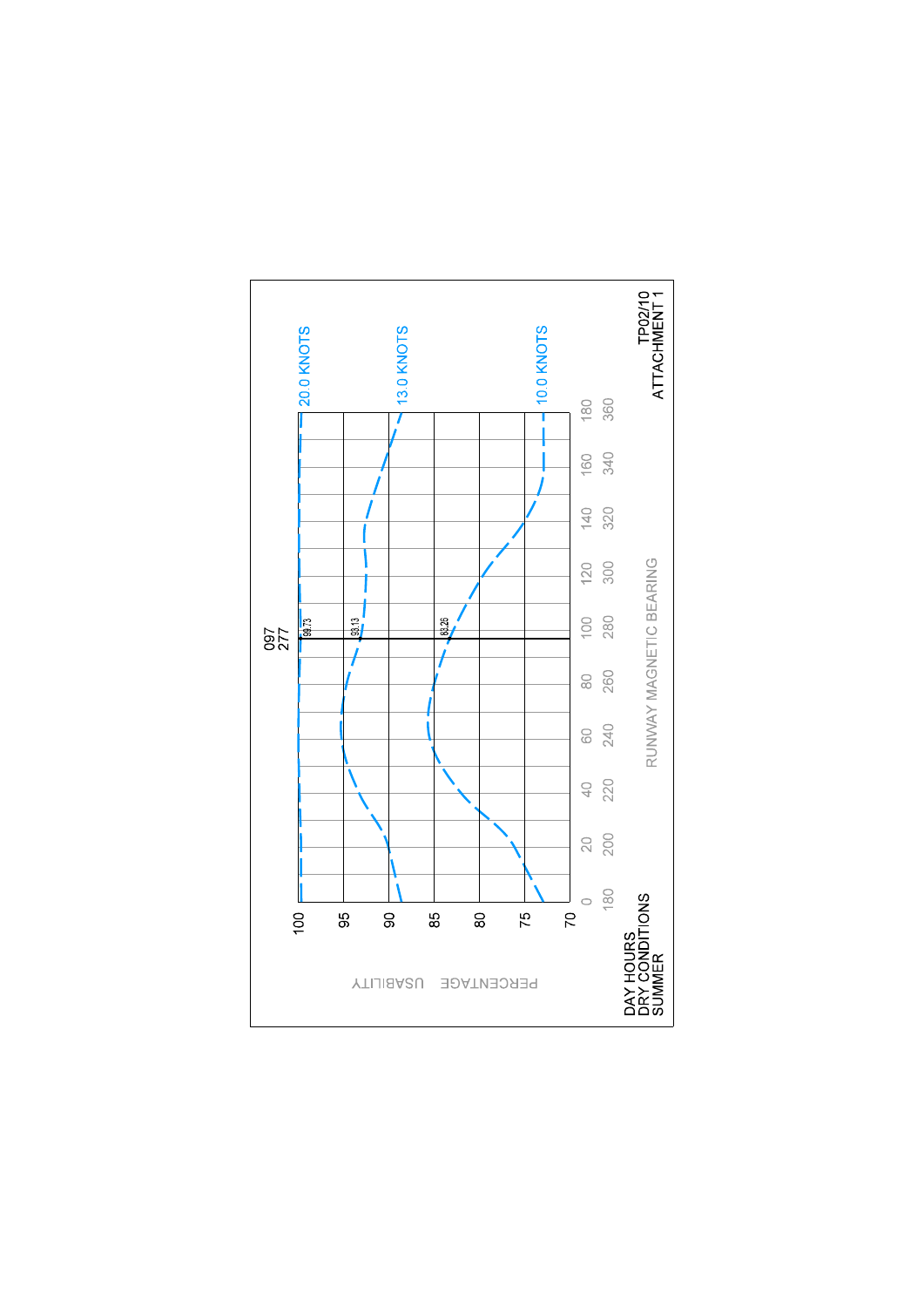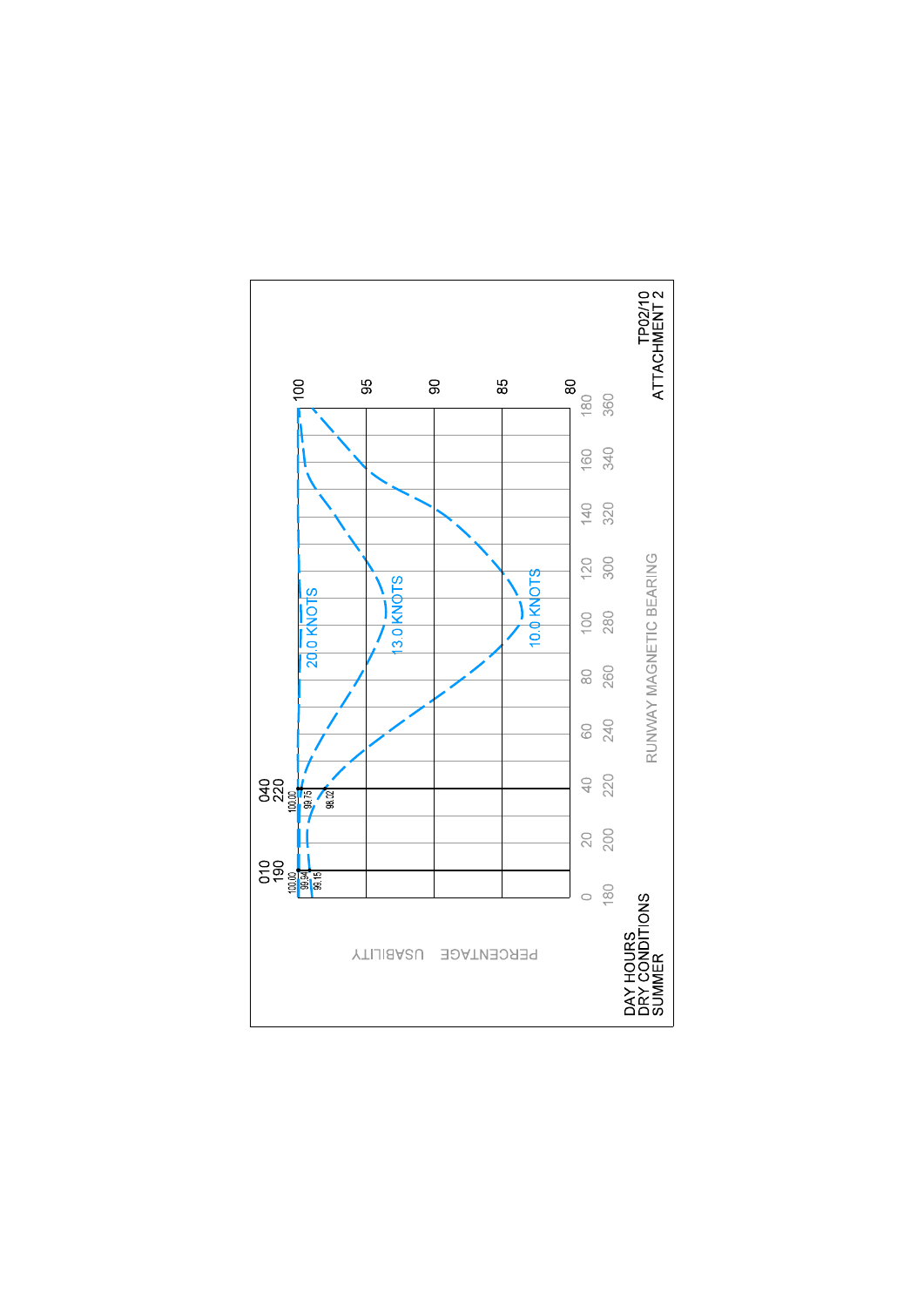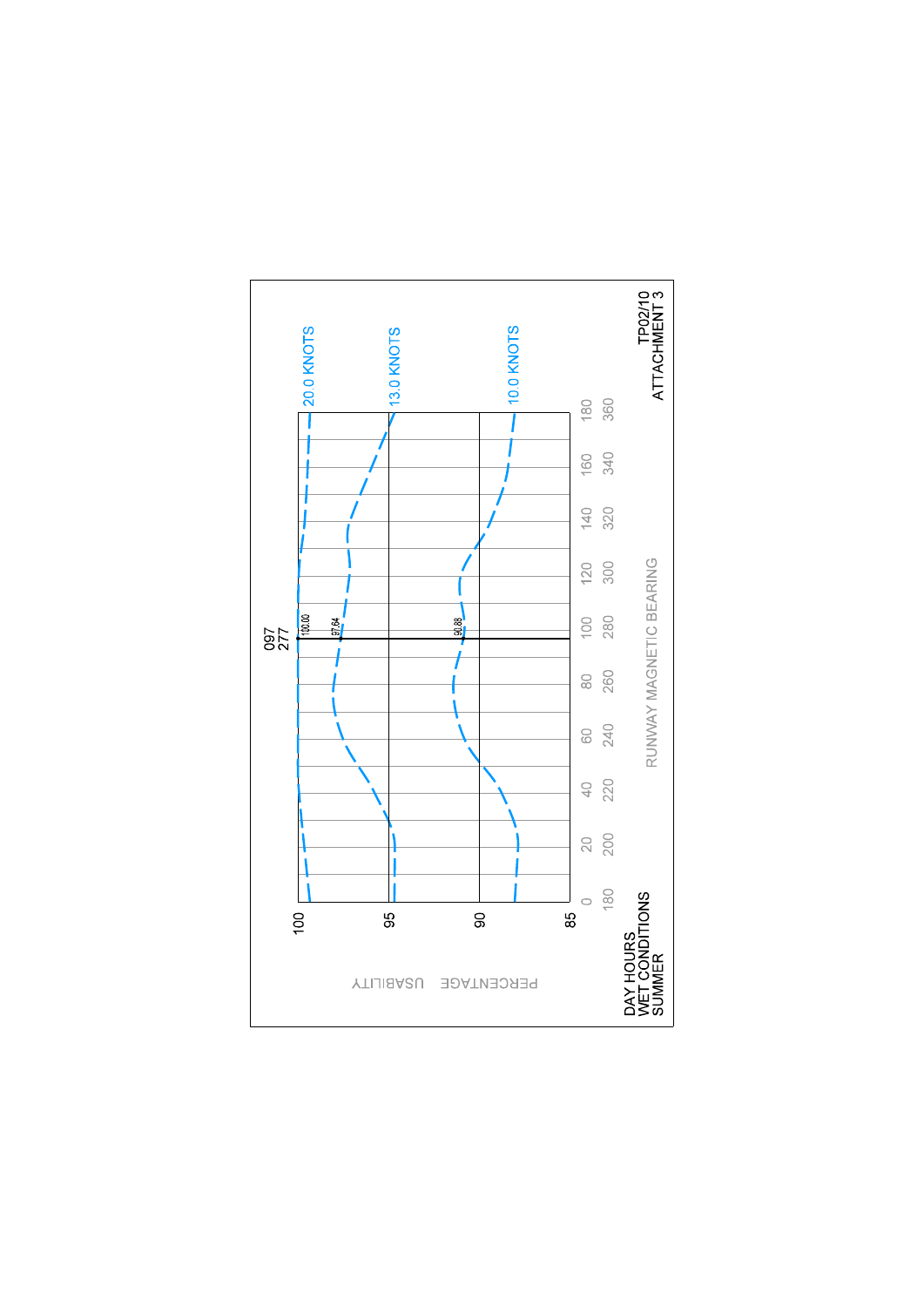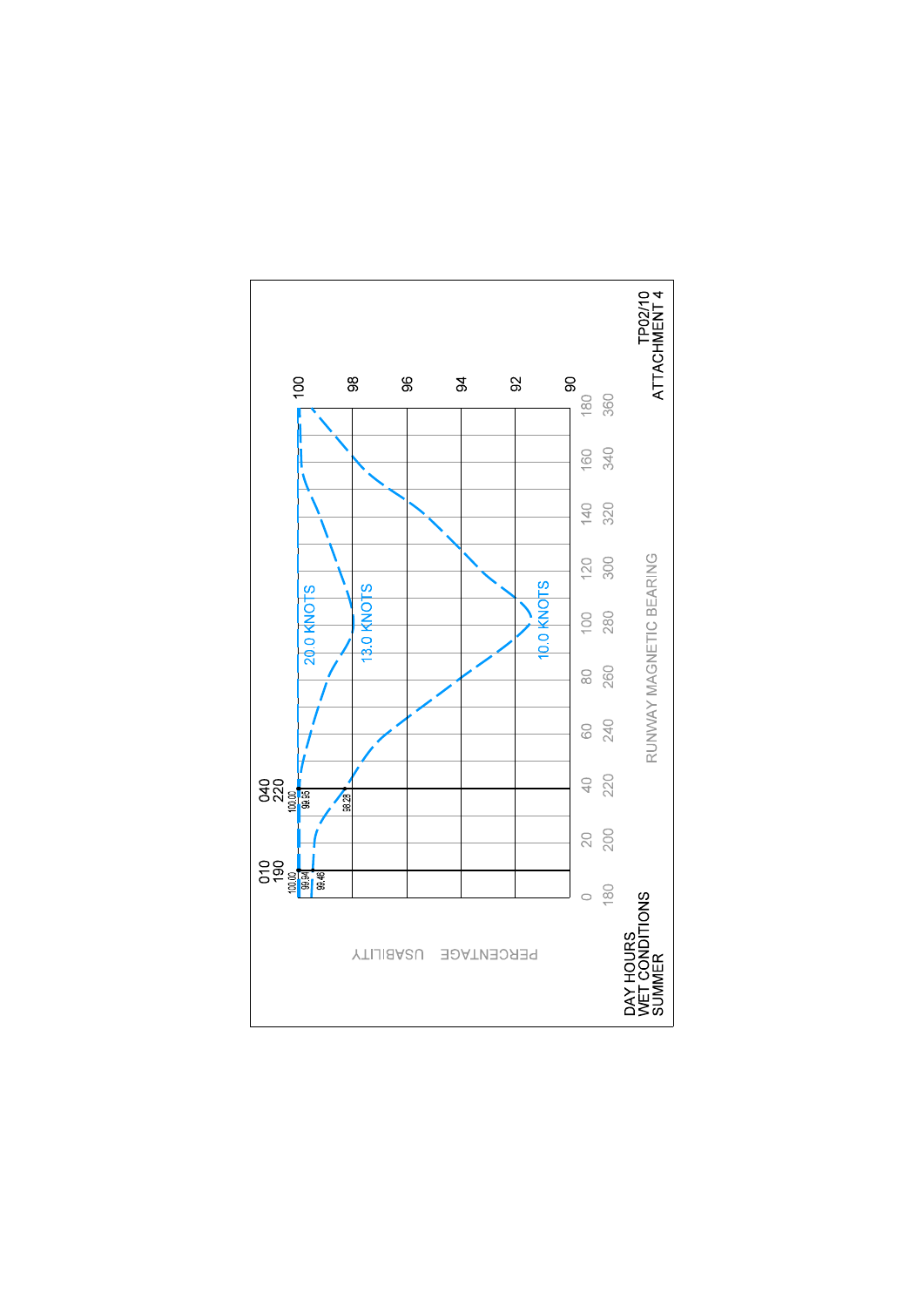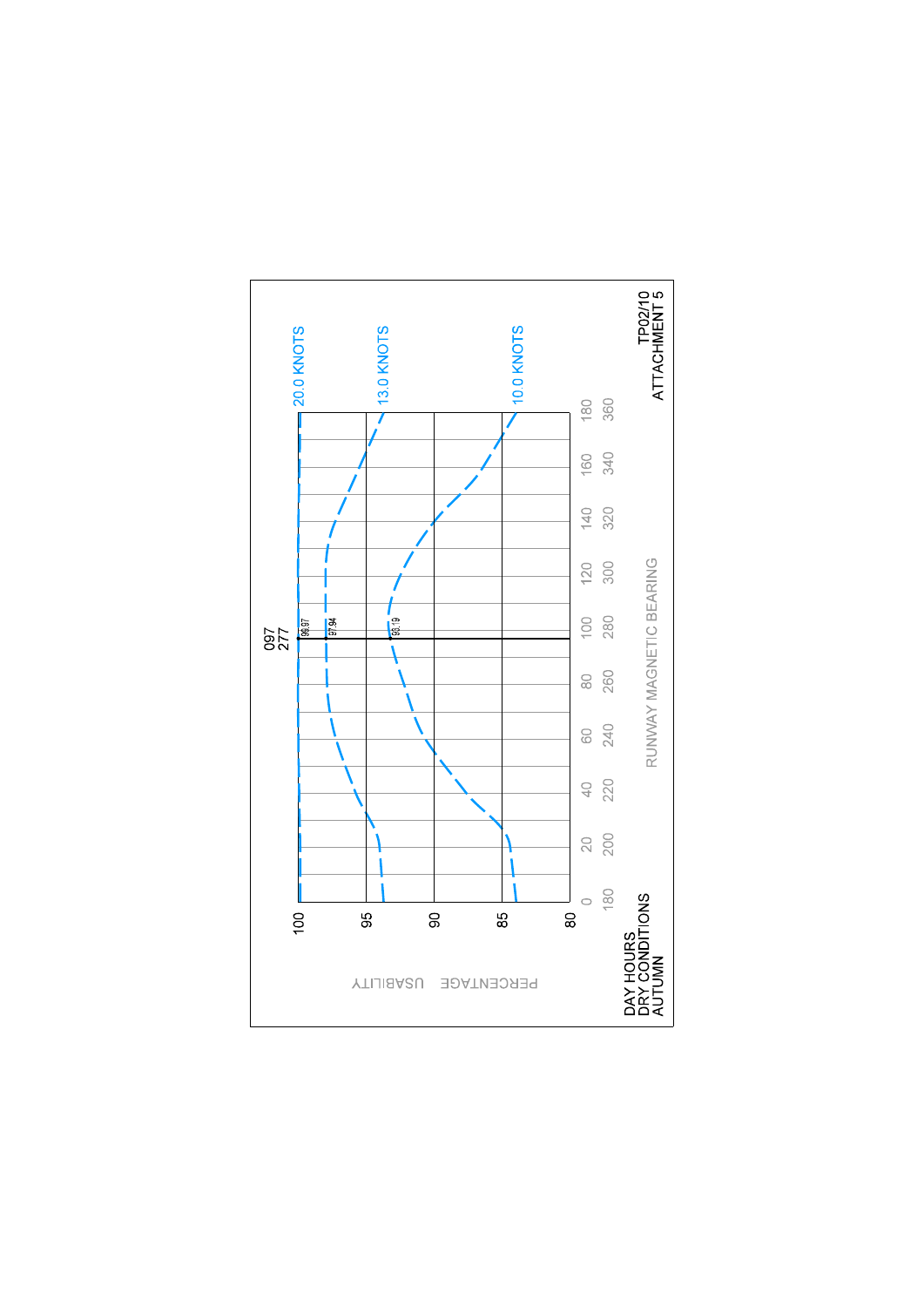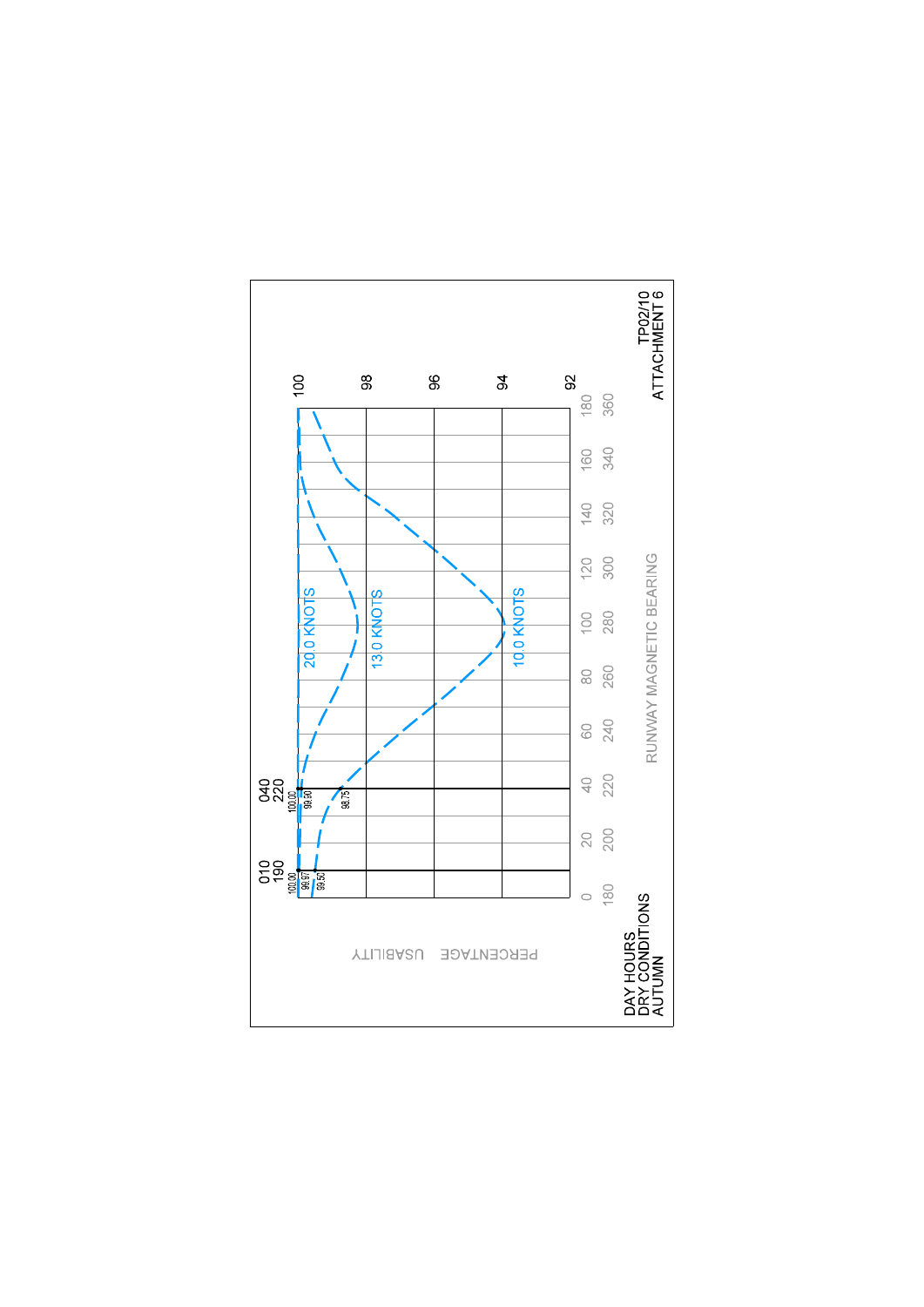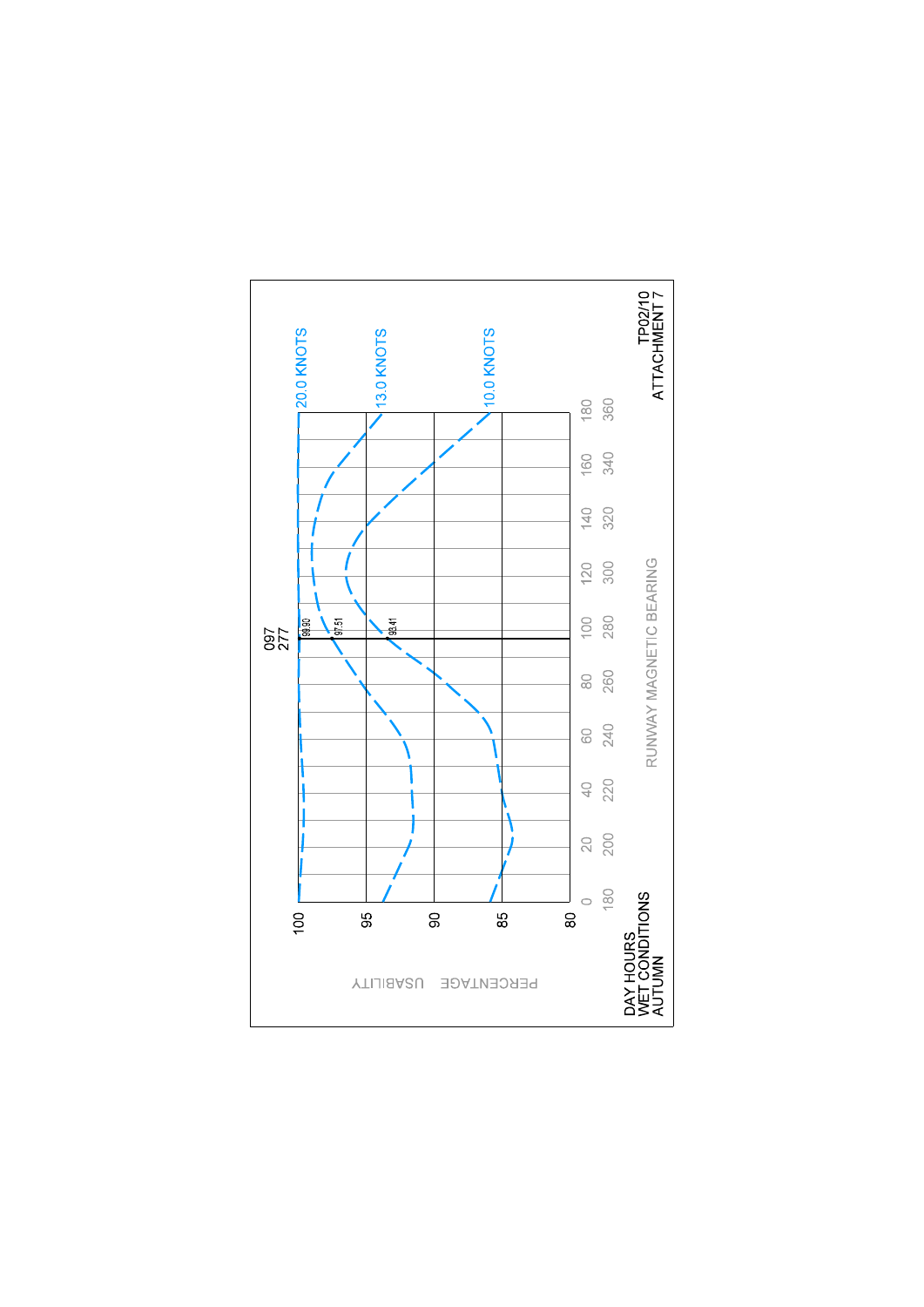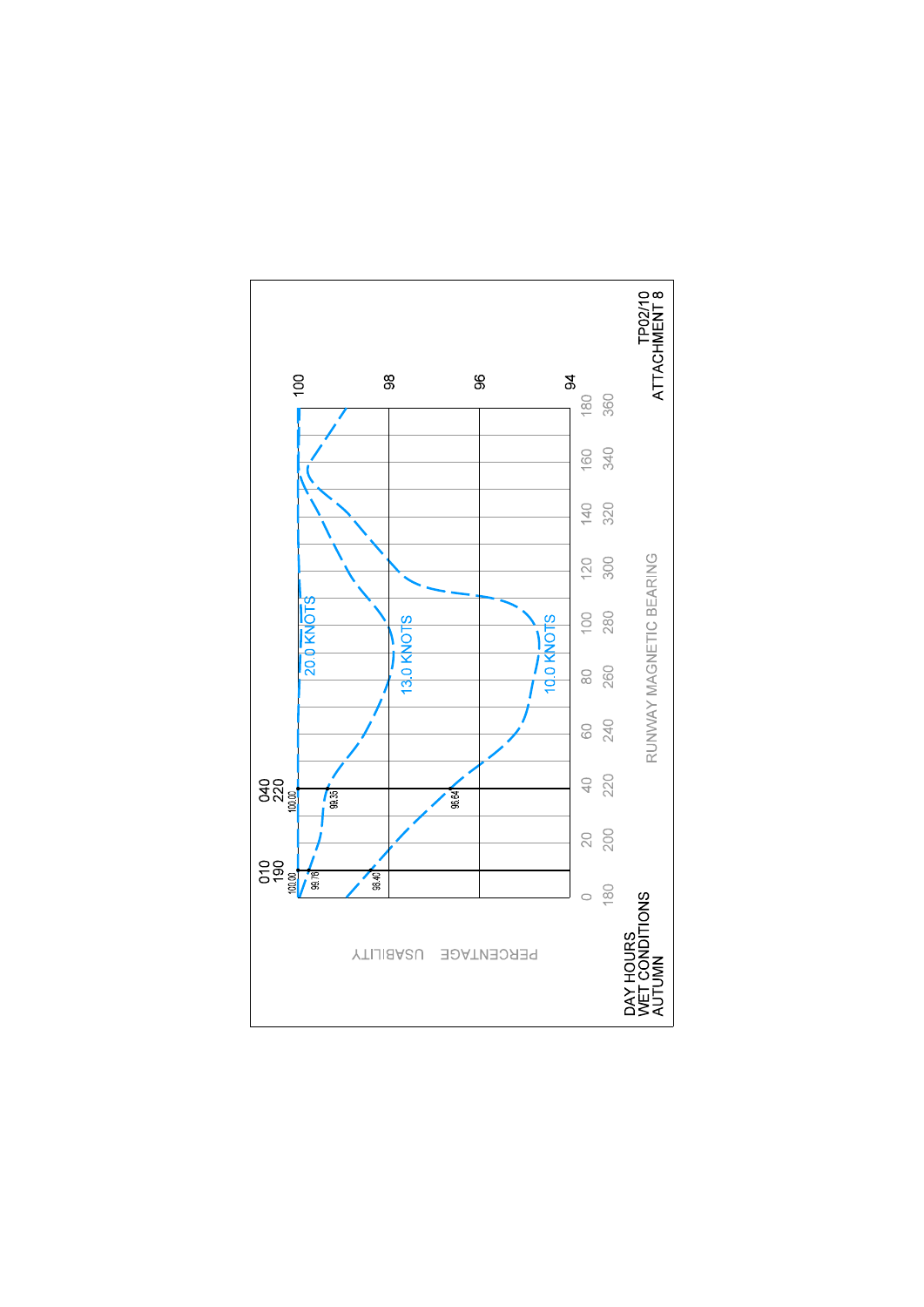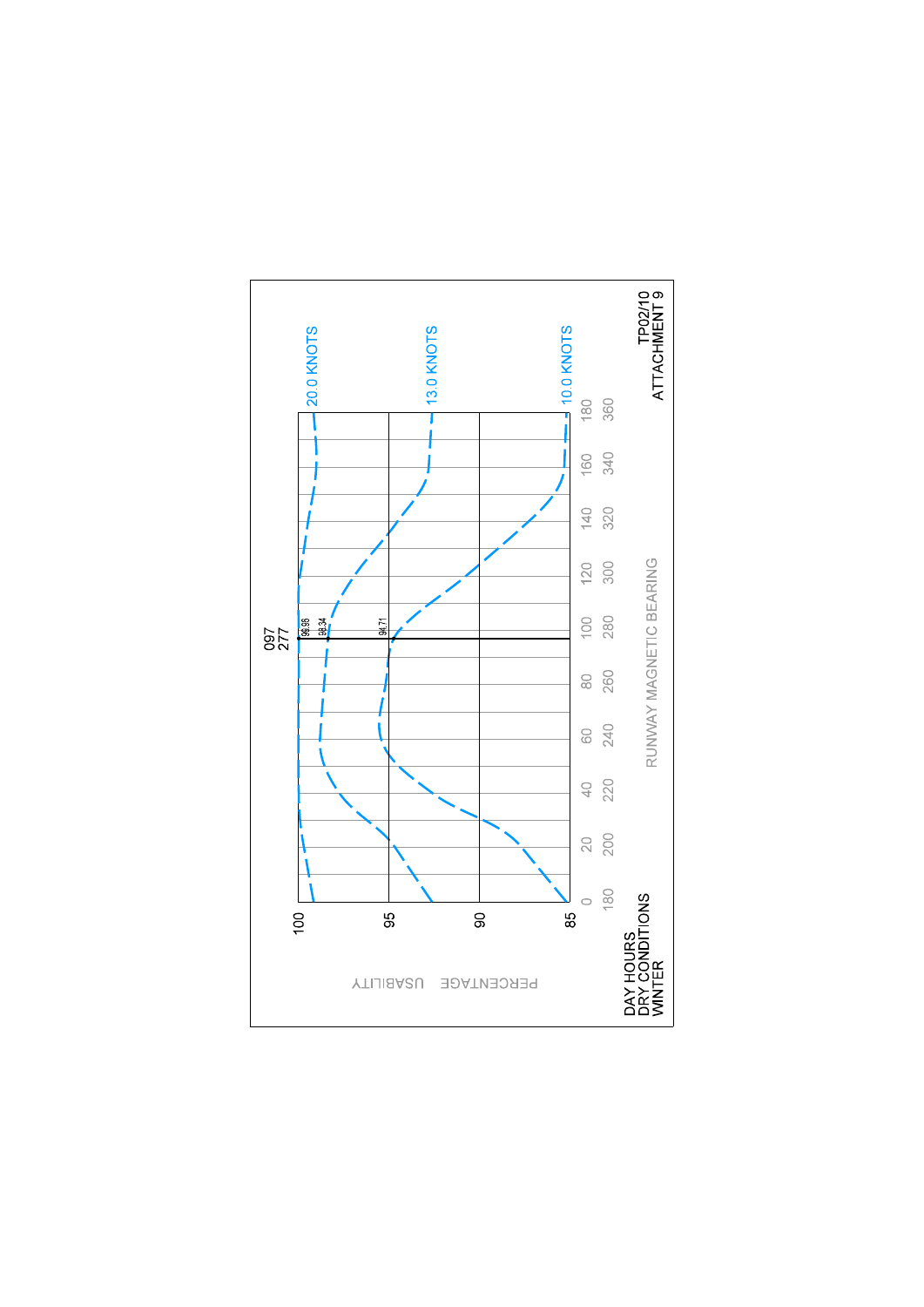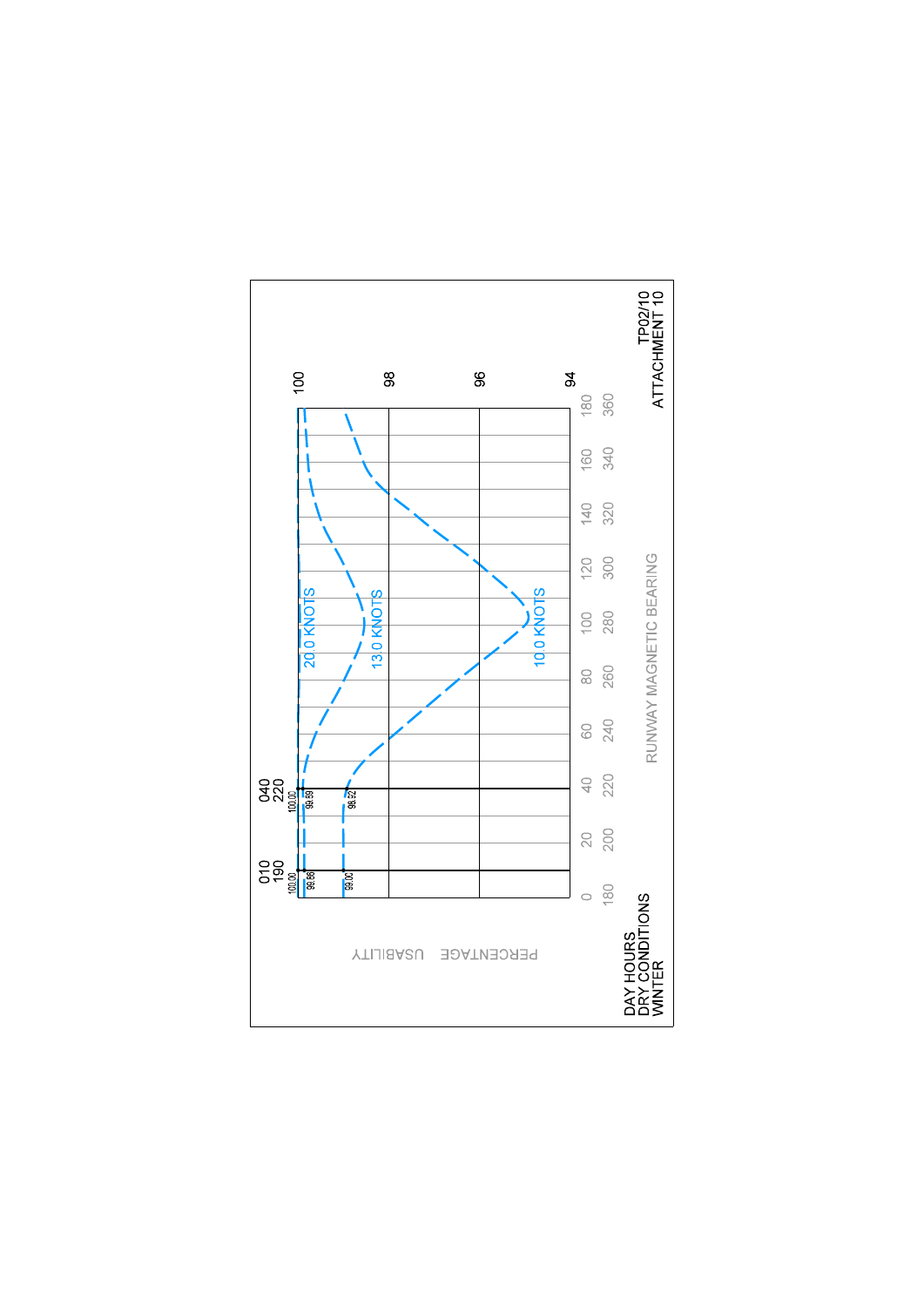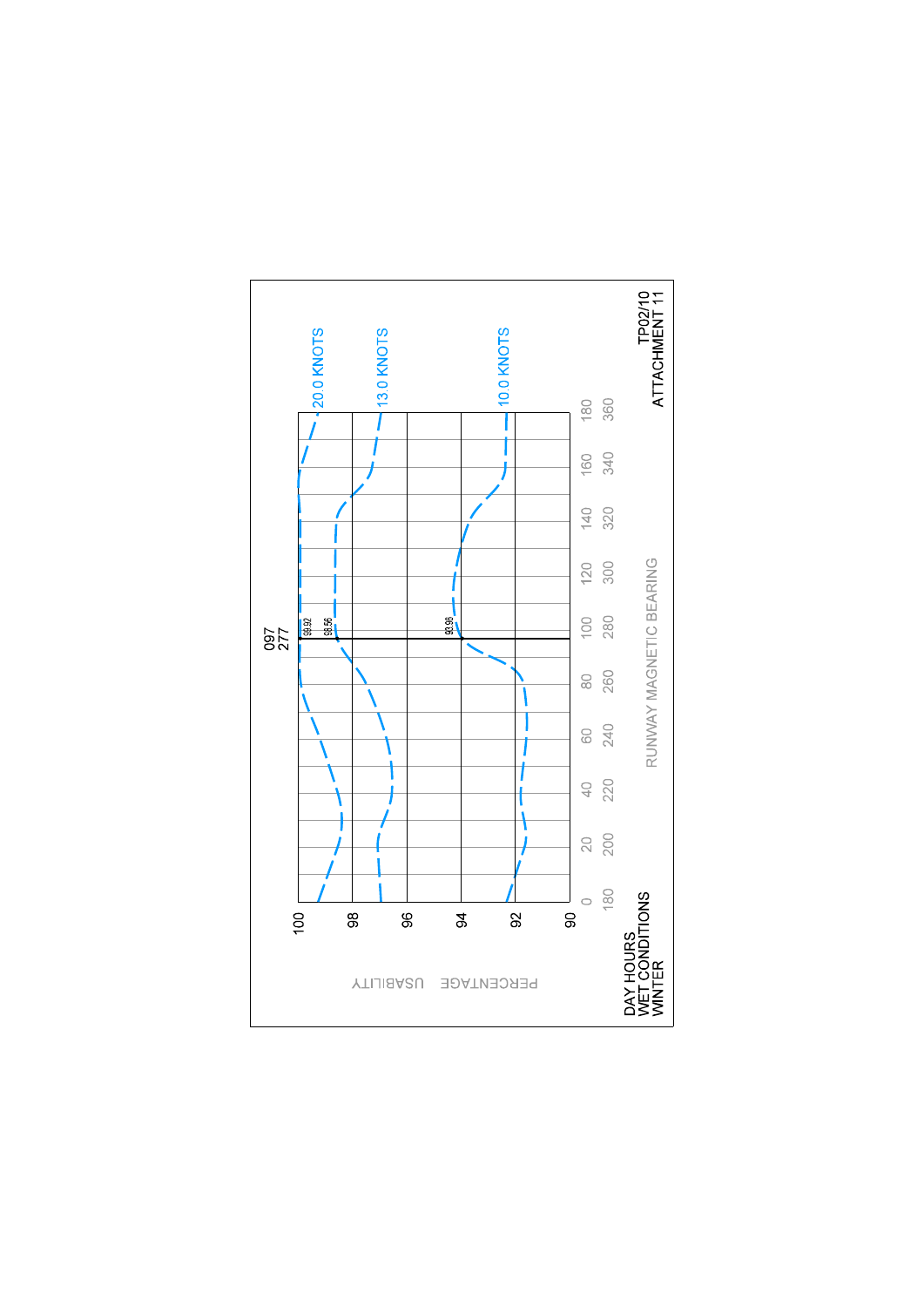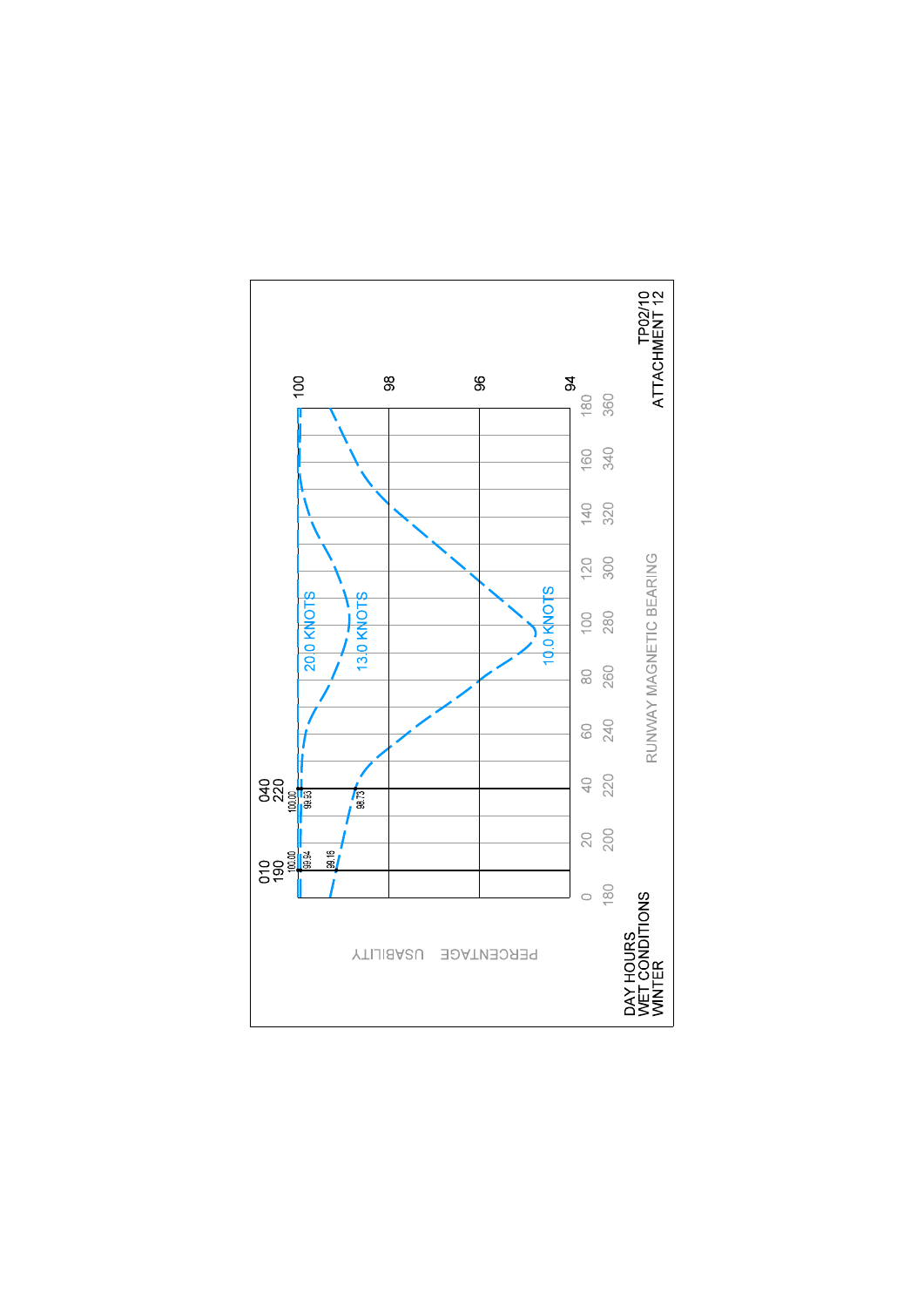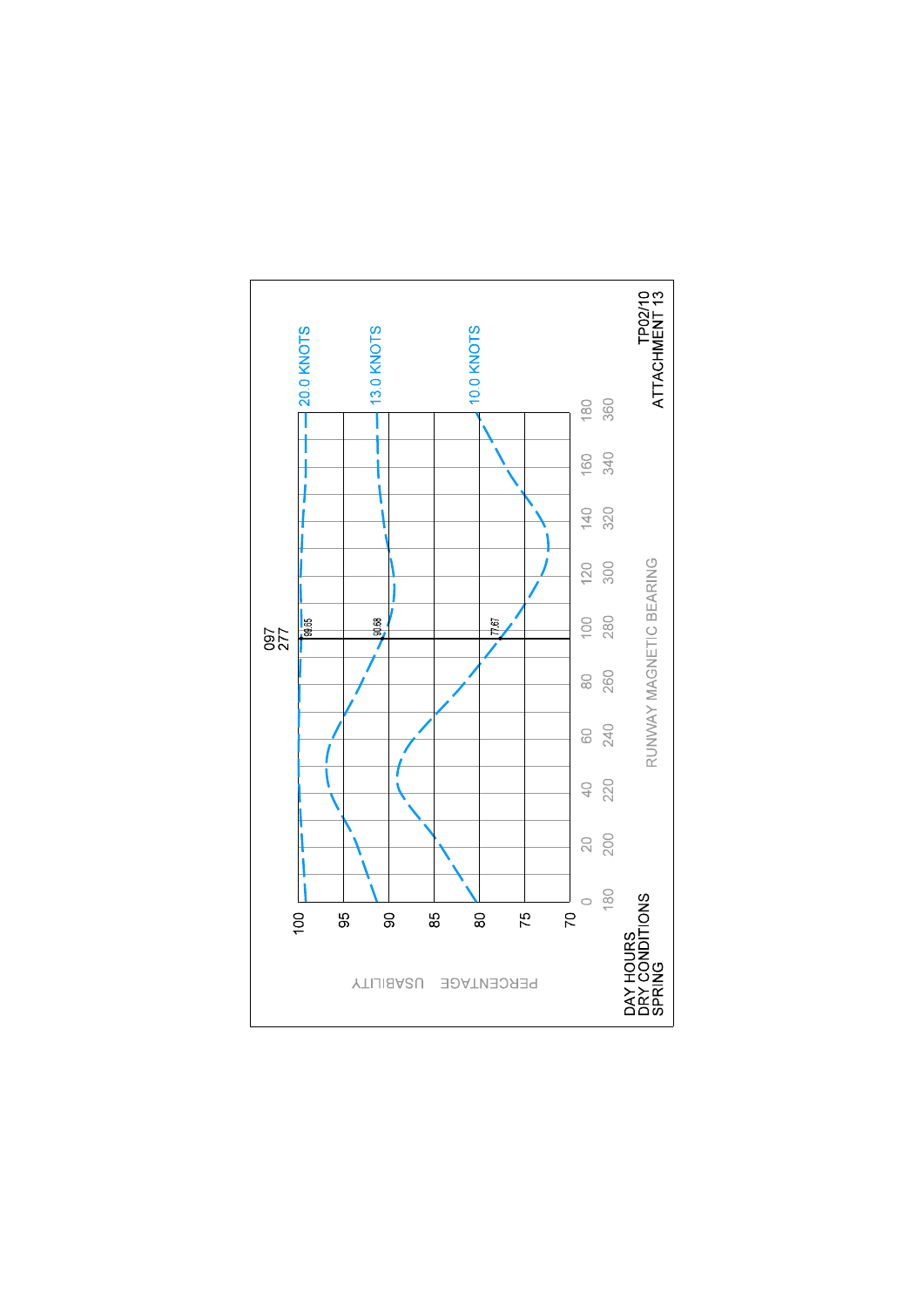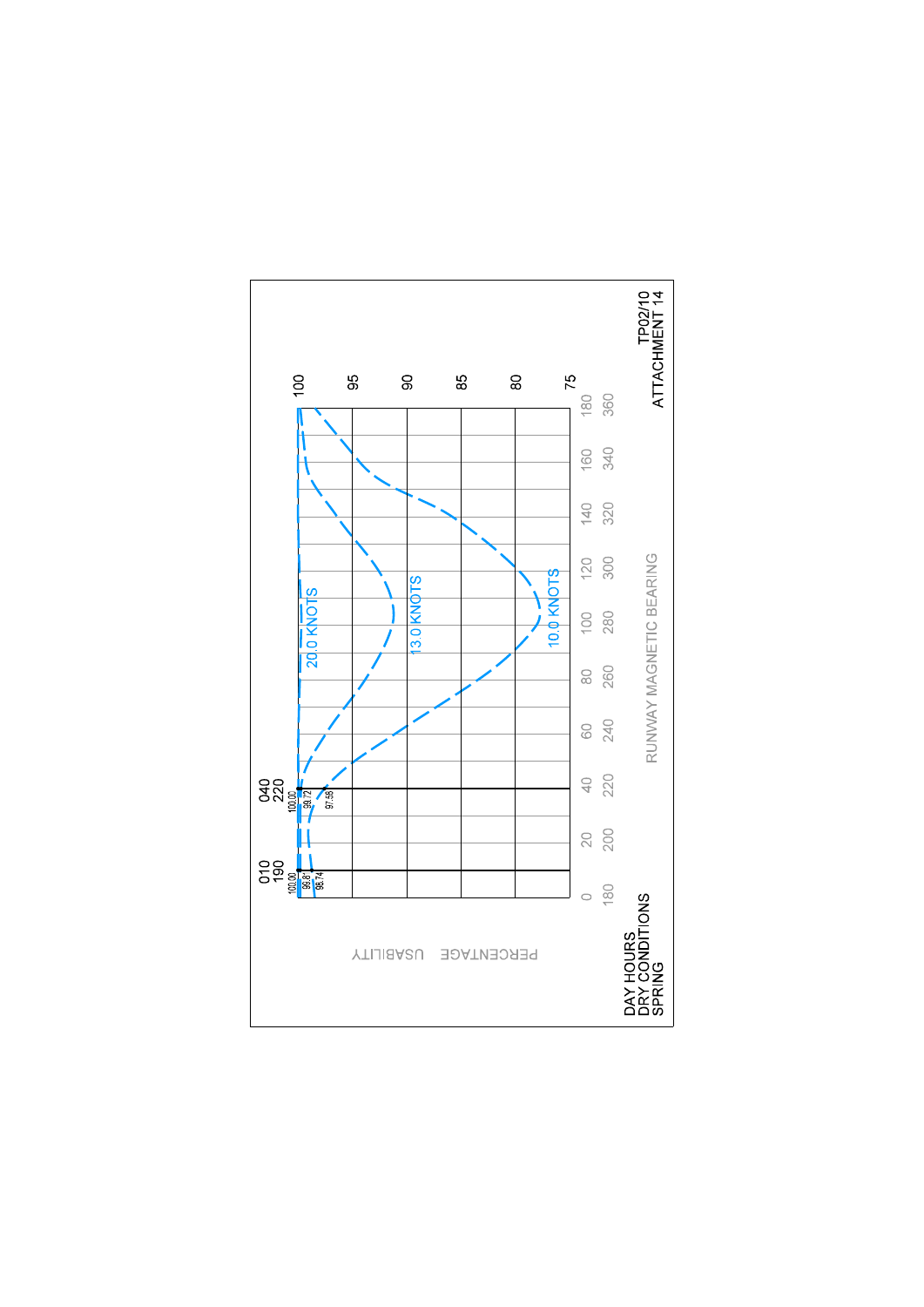